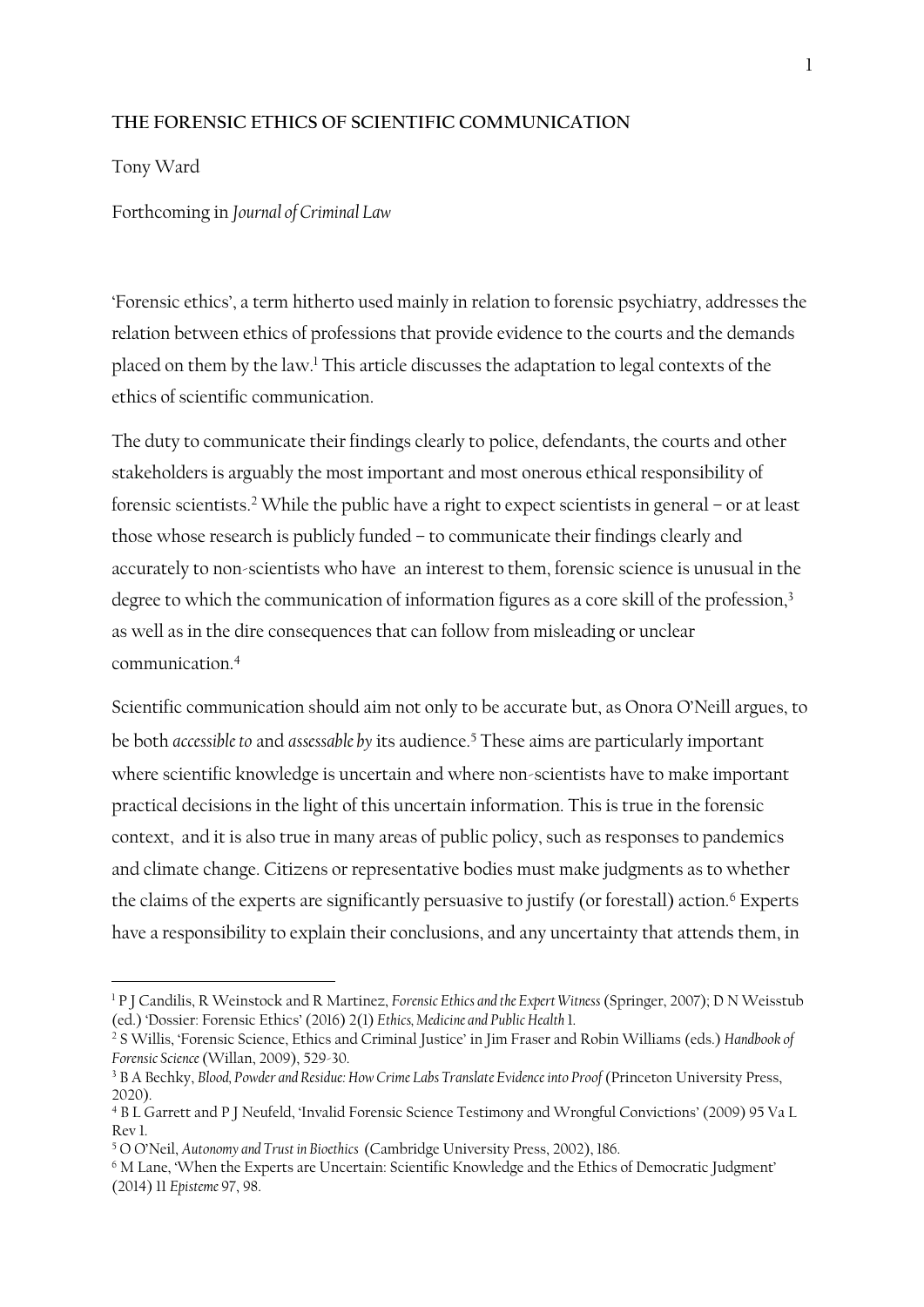a way that makes such judgment possible. The implications of this responsibility for the ethics of communication in policy contexts have been explored by a trio of scholars at Princeton: political scientist Robert O. Keohane, philosopher Melissa Lane and environmental scientist Michael Oppenheimer. 7

This article will use the five 'core principles' developed by Keohane et al as the basis for a discussion of the ethics of communicating forensic science (I take much the same principles to apply to other kinds of expert evidence,<sup>8</sup> but I shall not discuss these here). In a somewhat optimistic vein, I shall argue that adherence to these ethical precepts can result in expert evidence that is 'accurate, accessible and assessable' – the 'three As' discussed in the first section below. Such effective communication depends, however, on the willingness of judges and juries to approach expert evidence with an attitude of 'critical trust'.<sup>9</sup> The second and longest section of the article considers how to adapt the five core principles in the forensic context, and the third considers the ethical challenges presented by 'streamlined forensic reporting'.

# **The Three 'A's**

I have taken the liberty of adding another 'A', for accuracy, to the already alliterative principle formulated by O'Neill: that communication of any kind *'is ethically acceptable only when it aims to be accessible to and assessable by its audiences'.<sup>10</sup>* In the absence of those aims there would not be any genuine act of communication at all, but only some kind of manipulation or selfexpression. Some acts of communication, and particularly of scientific communication, are intended to be understood and assessed only by a restricted audience. According O'Neill, however, it is a feature of the scientific enterprise that its 'intended audiences' embrace 'the world at large'. Anyone (of ordinary communicative capacity) should be able to understand what is claimed to be scientific truth and should be able to assess the reasons that science offers to 'the world at large' for believing those claims<sup>11</sup> – reasons that may differ from the reasons scientists provide to their fellow-scientists.

<sup>7</sup> R O Keohane, M Lane and M Oppenheimer, 'The Ethics of Scientific Communication under Uncertainty' (2014) 13 *Politics, Philosophy & Economics* 343

 $8$  E.g. those discussed in T Ward and S Fouladvand 'Bodies of Knowledge and Robes of Expertise: Expert Evidence about Drugs, Gangs and Human Trafficking' [2021] (6) Crim LR 438.

<sup>9</sup> S Carr, E Piasecki, G Tully and T J Wilson, 'Opening the Scientific Expert's Black Box: Critical Trust as a Reformative Principle in Criminal Evidence' (2016) 80 J Crim L 364.

<sup>10</sup> O O'Neill, *Autonomy and Trust in Bioethics* (Cambridge University Press, 2002), 186, quoted by Keohane et al (n 9), 350.

<sup>11</sup> O O'Neill, *From Principles to Practice: Normativity and Judgment in Ethics and Politics* (Cambridge University Press, 2018), 50.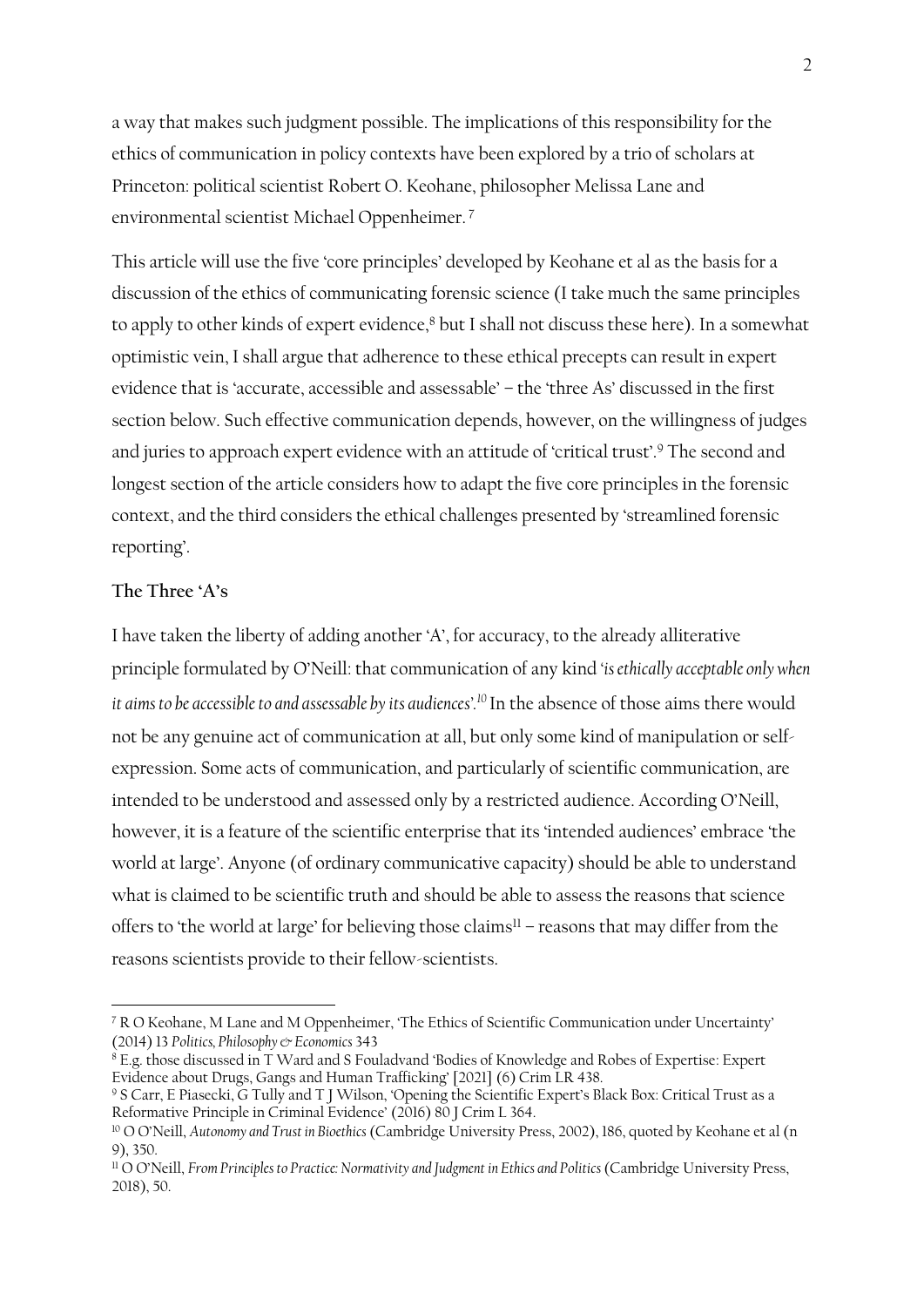Accessibility to, and assessability by, the world at large are also important legal values. <sup>12</sup> One of the advantages of trial by jury is that it compels lawyers, witnesses and judges to convey their arguments and evidence in ways that can be understood and accepted (or criticised) by the general public.<sup>13</sup> What is conveyed to the jury must not, in the words of a famous Scottish judgment, be mere 'ipse dixit', but must 'furnish the Judge or jury with the necessary scientific criteria for testing the accuracy of their conclusions, so as to enable the Judge or jury to form their own independent judgment by the application of these criteria to the facts proved in evidence.'<sup>14</sup>

The 'scientific criteria' demanded by the *Davie* principle – as I shall term this legal version of the three 'A's – will generally differ from the criteria by which other scientists judge a colleague's work. They must be 'scientific' in the sense that they accord with the knowledge and methods of the relevant scientific community, but they must also be criteria that can be understood and applied by a lay audience. As a Royal Society report (to which Baroness O'Neill contributed) puts it, 'assessable' information is information about which 'judgments can be made as to the data or information's reliability…. Data must therefore be differentiated for different audiences.'<sup>15</sup> It must allow 'those who follow it not only to understand what is claimed, but also to assess the reasoning and evidence behind the claim. If scientific communication is not assessable by its audiences they will be unable to judge when or why its claims are trustworthy.' <sup>16</sup> In the legal context, 'assessment' involves both to assessment by the judge of whether the evidence is relevant and sufficiently reliable to be admitted',<sup>17</sup> and assessment by the jury in light of the factual evidence in the case.

On O'Neill's account, some degree of trust on the part of the audience, as well as trustworthiness on the part of the expert, is required in order for scientific communication to succeed:

Unless speakers and audiences adhere to certain mutually accepted epistemic and ethical norms, and take one another to adhere to those norms, *communication cannot succeed.* ... If an audience is suspicious, or mistrusting, and assumes that a speaker has violated certain epistemic or ethical norms – e.g., is lying, or misleading, or irrelevant

<sup>12</sup> G J Postema, *Utility, Publicity, and Law: Essays on Bentham's Moral and Legal Philosophy* (Oxford University Press, 2019), 235 (using the same phrase to summarise Bentham's view).

<sup>&</sup>lt;sup>13</sup> M D A Freeman, 'The Jury on Trial' (1981) 34 CLP 65.

<sup>14</sup> *Davie v Magistrates of Edinburgh* [1953] SC 34, 40.

<sup>&</sup>lt;sup>15</sup> Royal Society, *Science as an Open Enterprise: Open Data for an Open Society (2012)* available at

https://royalsociety.org/-/media/policy/projects/sape/2012-06-20-saoe.pdf (accessed 22 March 2021), 12.  $16$  Ibid,  $38$ 

<sup>17</sup> CrimPD 19A.#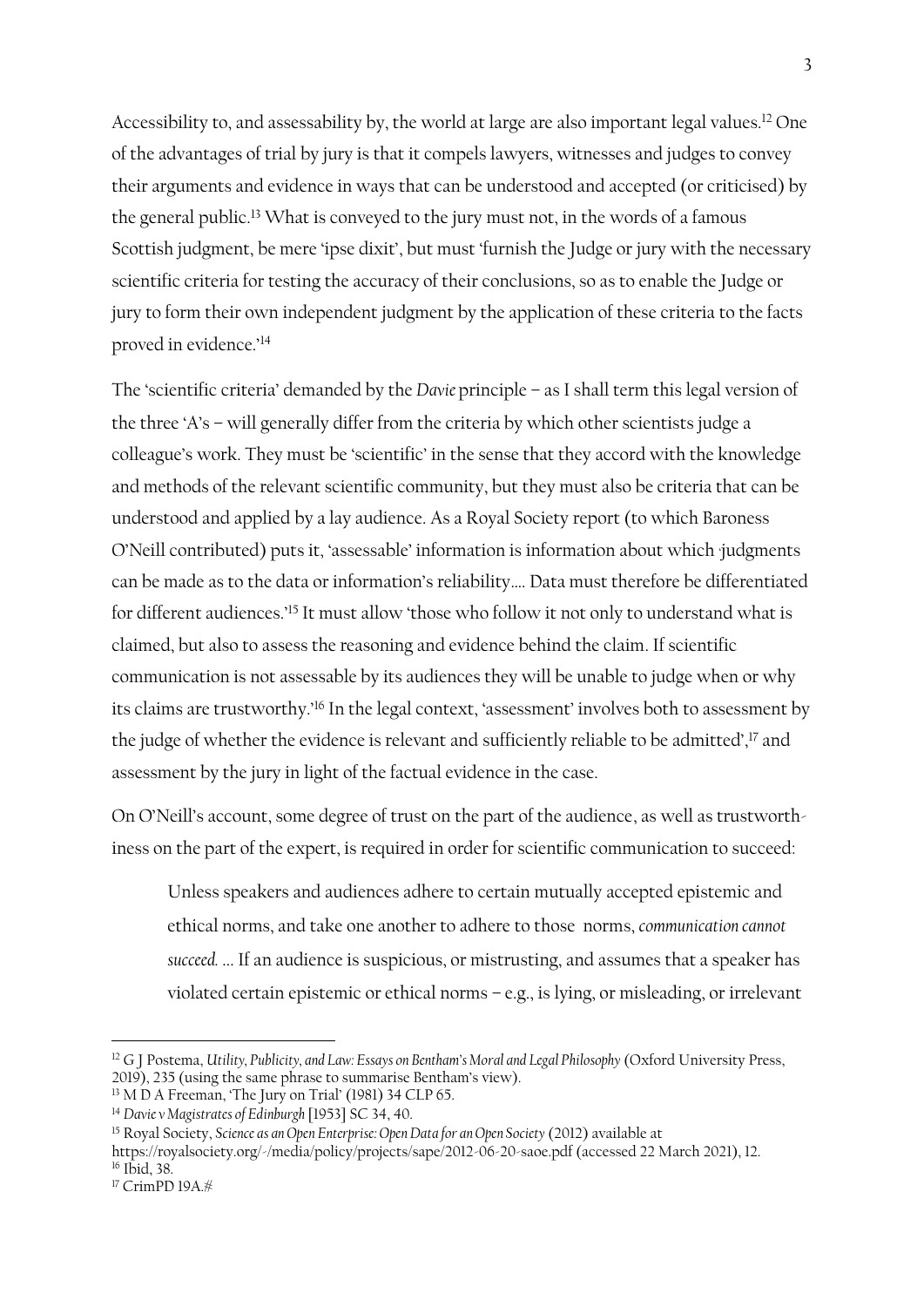– they may not follow, let alone accept, what the speaker says: a speaker cannot inform a radically mistrusting audience.<sup>18</sup>

What is needed is not 'blind trust', which would preclude any independent assessment of the expert's conclusions, but rather 'critical trust'. <sup>19</sup> What O'Neill's remarks point up, however, is that a certain initial trust in the honesty of experts is necessary for critical trust to get off the ground.<sup>20</sup> A critical audience will trust the experts to arrive at reliable conclusions only to the extent that the experts can justify that trust by pointing to second-order reasons for belief such as their track record and an intelligible account of the basis of their conclusions.<sup>21</sup> That account of why their testimony should be trusted as being scientifically valid will normally itself form part of their testimony (including hearsay testimony about the research of others). <sup>22</sup> If the expert can be trusted to provide an honest account of the scientific basis of their testimony, that account can form the basis of a judgment of what weight to give to the expert's conclusions. This makes possible an attitude of 'weak deference' – deferential inasmuch as the expert's conclusions are accepted without fully understanding or assessing the reasoning behind them, but only weakly so inasmuch as the weight accorded to the evidence depends on an assessment of the second-order reasons for believing the expert is likely to be right. <sup>23</sup> An attitude of 'radical mistrust', by which every claim to expertise is suspected of being self-serving and dishonest, would undermine the conditions for this weak form of deference. The Court of Appeal has shown an awareness of the danger of 'radical mistrust' both in its strictures against unfounded attacks on an expert's integrity,<sup>24</sup> and in its condemnation of experts whose behaviour is seen as corrosive of trust.<sup>25</sup>

Forensic science evidence is often characterised by uncertainty. Even the most reliable techniques can provide only probabilistic conclusions, rather than the certain individualization of a unique source. <sup>26</sup> Probabilities and error rates often cannot be specified

<sup>18</sup> N C Manson and O O'Neill, *Rethinking Informed Consent in Bioethics* (Cambridge University Press, 2007), 42 (italics in original).

 $19$  Carr et al (n 11).

<sup>&</sup>lt;sup>20</sup> T Ward, 'Explaining and Trusting Expert Evidence: What is a "Sufficiently Reliable Scientific Basis'? (2020) 24 E&P 233.

<sup>21</sup> Cf the discussion of when '[t]rust is not blind' in A Guttmann and D Thompson *Why Deliberative Democracy?*  (Princeton University Press, 2004)*,* 146.

 $22$  Ward (n 21)

<sup>&</sup>lt;sup>23</sup> T Ward 'Expert Testimony, Law and Epistemic Authority' (2017) 34 J App Phil 263.

<sup>24</sup> *Broughton* [2010] EWCA Crim 549, [38].

<sup>25</sup> *Pabon* [2018] EWCA Crim 420, [54], [58]; *Liverpool Victoria Insurance Co v Khan* [2019] EWCA Civ 392; [2019] 1 WI R 3833.

<sup>&</sup>lt;sup>26</sup> S A Cole 'Forensics Without Uniqueness, Conclusions Without Individualization: the New Epistemology of Forensic Identification' (2009) 8 L P  $\propto$  R 233.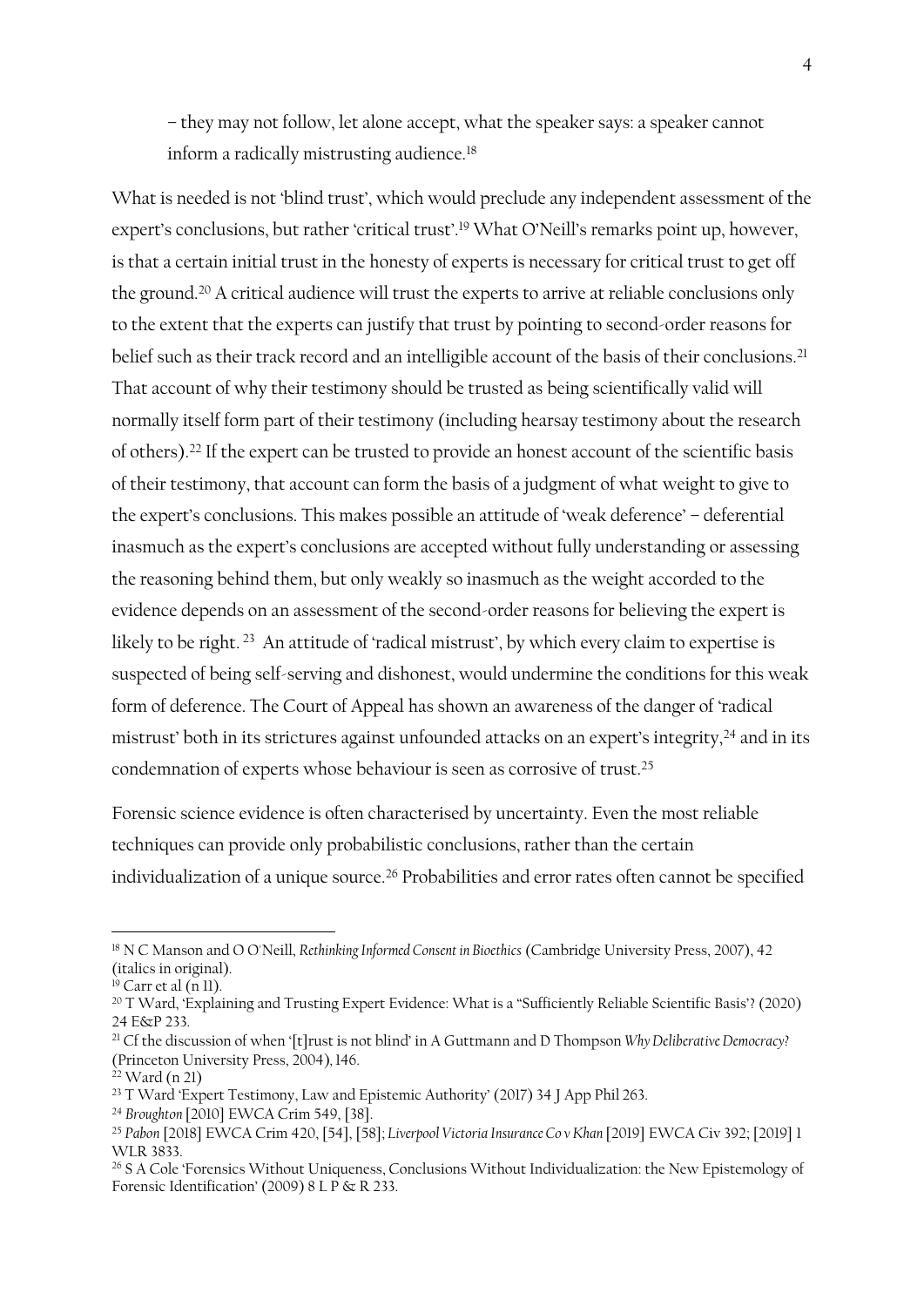with precision, or can only be specified relative to a reference class of uncertain appropriateness. <sup>27</sup> Even where the source of trace evidence can be identified with a high degree of probability, there is often uncertainty as to how the trace came to be deposited where it was found (in other words, as to 'activity-level' propositions that might be inferred from the evidence). <sup>28</sup> Consequently, making evidence accessible and assessable is often a matter of conveying accurately the limited degree of accuracy of which the science is capable. This is something that forensic science has in common with many other kinds of scientific evidence relevant to civic decision-making.

## **Keohane, Lane and Oppenheimer's 'Core Principles'**

In 'The Ethics of Scientific Communication under Uncertainty', Keohane et al focus on the problems of communicating uncertain science (in particular, climate science) to what they call 'attentive publics': that is, to citizens who take a close interest in policy questions which require the consideration of scientific evidence.<sup>29</sup> They build on O'Neil's dictum about 'accessible and assessable' science, together with what they take to be key scientific values (including accuracy or precision) and the 'social contract' by which scientists are accorded a measure of deference in exchange for producing intelligible and relevant information. By justifying the core principles in this way they avoid committing themselves to any overall ethical theory, such as deontology, consequentialism or virtue ethics.<sup>30</sup> Their appeal to scientific values should resonate with the values of forensic scientists who like to see themselves as embodying scientific objectivity and integrity rather than serving the interests of the police, the defence or other criminal justice agencies.<sup>31</sup>

A central theme of Keohane et al's article is the need for 'trade offs' between competing values; because the information that can be communicated effectively to lay publics is inevitably less comprehensive than that which can be communicated to fellow scientists, some degree of accuracy may have to be sacrificed to achieve accessibility, or vice versa. They propose a framework of five 'core principles' of scientific communication: *honesty, precision, audience relevance, process transparency* and *specification of uncertainty about conclusions.* Honesty must

<sup>&</sup>lt;sup>27</sup> R J Allen and M Pardo 'The Problematic Value of Mathematical Models of Evidence' (2007) 36 J Legal Stud 107.

<sup>&</sup>lt;sup>28</sup> S Carr, A Gallop, E Piasecki, G Tully and T J Wilson, 'Clarifying the "Reliability" Continuum and Testing its Limits: Biometric (Fingerprint and DNA) Evidence' in P Roberts and M Stockdale (eds.) *Forensic Science and Expert Witness Testimony: Reliability Through Reform?* (Edward Elgar, 2018).

<sup>29</sup> Keohane et al (n 8), 343-4.

<sup>30</sup> Ibid, 349.

<sup>31</sup> Bechky (n 3), 63, 98-9, 105-9.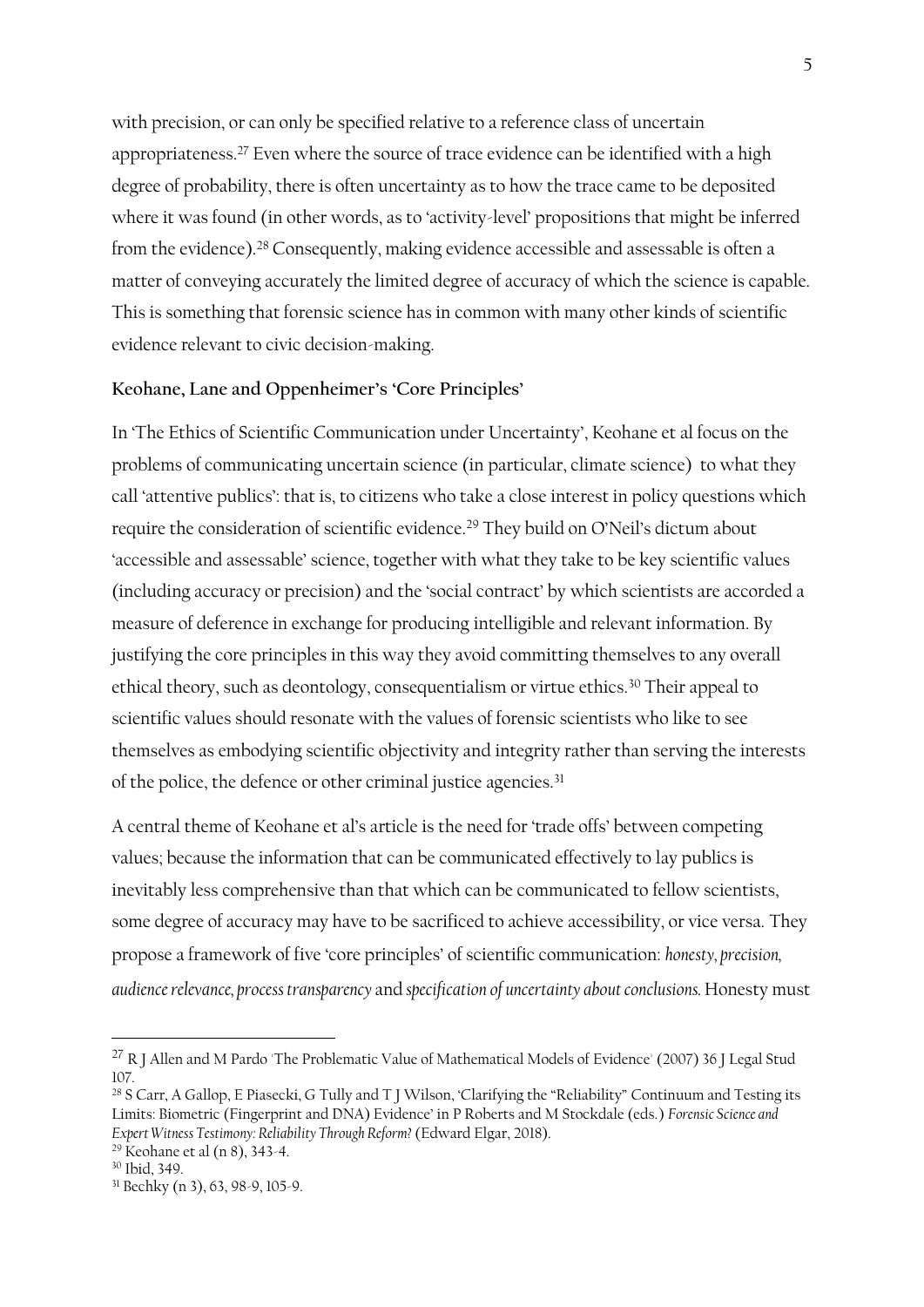never be 'traded off' against any of the other four principles, but trade-offs among those four, for example between precision and audience relevance, are permissible.

All of the core principles can be derived from the obligation to communicate accurate information in 'accessible and assessable' ways:

Honesty is a condition of making a speech-act one of communication rather than manipulation; precision is a value of communicating science in particular; audience relevance is a condition of making a communicative act successful, in that it succeeds in actually making sense to (being 'accessible to') its audience; while process transparency and specification of uncertainty about conclusions are both conditions of making communication 'assessable by' its audience.<sup>32</sup>

Considering the five principles in turn will show that they are a good fit for the work of forensic scientists (although in this context the last three principles on the list may seem to overlap a good deal), but that they are also quite demanding.

## *Honesty (Candour)*

It is uncontroversial that scientists like anyone else should tell the truth in the witness box, or in a written witness statement.<sup>33</sup> Honesty, however, is a more demanding virtue than that. According to Keohane et al, it also precludes 'presentation of deliberately incomplete information in a biased way' and 'statements that fail to take due account of criticism', <sup>34</sup> and it entails an obligation to be *careful* with the truth.

These wider requirements of honesty can also be described, in the terminology of draft statutory Code of Practice issued by the Forensic Science Regulator, as the 'duty of candour'.<sup>35</sup> The application of the phrase 'duty of candour' to expert witnesses appears to originate in the case of *Gardiner* & Theobald LLP v Jackson,<sup>36</sup> where Holgate J stated that experts owe a similar duty of candour to that of solicitors, and could be subject to a similar procedure of being called before the court to explain why the issue should not be referred to

<sup>32</sup> Ibid, 353.

<sup>33</sup> See Criminal Procedure Rules (Crim PR) 2020 r. 16(2)(b) and Criminal Practice Direction (CPD) <sup>34</sup> Ibid, 353.

<sup>35</sup> Forensic Science Regulator, 'Draft Core Statutory Code for Comment' [https://www.gov.uk/government/publications/forensic-science-regulator-draft-core-statutory-code-for](https://www.gov.uk/government/publications/forensic-science-regulator-draft-core-statutory-code-for-comment)[comment](https://www.gov.uk/government/publications/forensic-science-regulator-draft-core-statutory-code-for-comment) (accessed 28 Jan 2022) para 37.1.5.

<sup>&</sup>lt;sup>36</sup> [2018] UKUT 253 (LC); [2018] 5 Costs LR 987; C Pamplin, 'Playing by the Rules: Experts' Duty of Candour' (2018) NLJ (9 November) 17.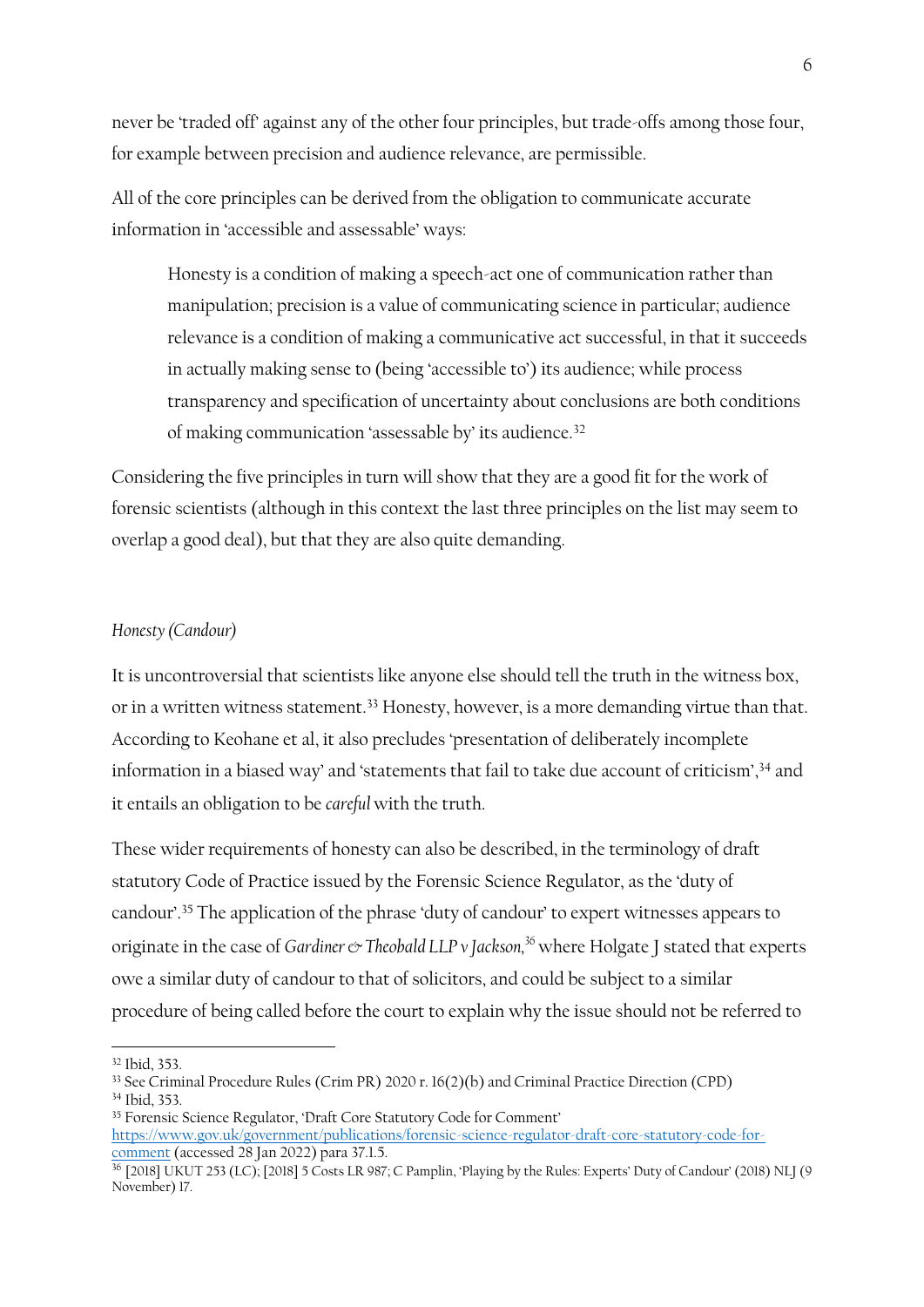their professional body.<sup>37</sup> The duty of candour owed by solicitors is a duty 'to disclose all material facts to the judge, even if they are not of assistance to [their client's] case'. <sup>38</sup> A similar duty also rests on public authorities in judicial review proceedings, and those who make witness statements on their behalf, 'to assist the court with full and accurate explanations of all the facts relevant to the issues which the court must decide' and to be careful not to mislead the court by ambiguity, omission or 'spin'.39 Although not defined in the draft code, as applied to experts the duty is evidently one to assist the court with a full and accurate explanation of the scientific (or other) basis of the expert's conclusions, including any factors which tend to undermine the reliance placed on those conclusions by the party calling the expert.

Some of the most important elements of the duty of candour are encapsulated in the 'Statement of Understanding Declaration of Truth' that expert witnesses are required to append to their reports:

7. I have exercised reasonable care and skill in order to be accurate and complete in preparing this report.

8. I have endeavoured to include in my report those matters, of which I have knowledge or of which I have been made aware, that might adversely affect the validity of my opinion. I have clearly stated any qualifications to my opinion.<sup>40</sup>

As Holgate J stressed in *Gardiner* & Theobald, signing such a declaration must not be considered 'a mere formality'. <sup>41</sup> Indeed where such a declaration is flatly untrue it may expose the witness to severe penalties for contempt of court.<sup>42</sup> Further, the Criminal Procedure Rules state that an expert's report must:

where there is a range of opinion on the matters dealt with in the report—

(i) summarise the range of opinion, and

<sup>37</sup> Ibid, [93]; *[R \(Hamid\) v Secretary of State for the Home Department](http://uk.westlaw.com/Document/I6E684BB0288011E2BF05D2E0253BE0C7/View/FullText.html?originationContext=document&transitionType=DocumentItem&vr=3.0&rs=PLUK1.0&contextData=(sc.Search))* [2012] EWHC 3070 (Admin);

<sup>&</sup>lt;sup>38</sup> *R* (Sathivel) v Secretary of State for the Home Department [2018] EWHC 893 (Admin), [2018] 4 WLR 89.

<sup>39</sup> *R (Citizens UK) v Secretary of State for the Home Department* [2018] EWCA Civ 1812; [2018] 4 WLR 123, [106]

<sup>40</sup> CPD V Evidence 19B.1.

<sup>41</sup> [2018] UKUT 253 (LC) [94].

<sup>&</sup>lt;sup>42</sup> T Ward and A Jackson, 'Committal of an Expert Witness for Contempt of Court' (2019) 83 J Crim L 186.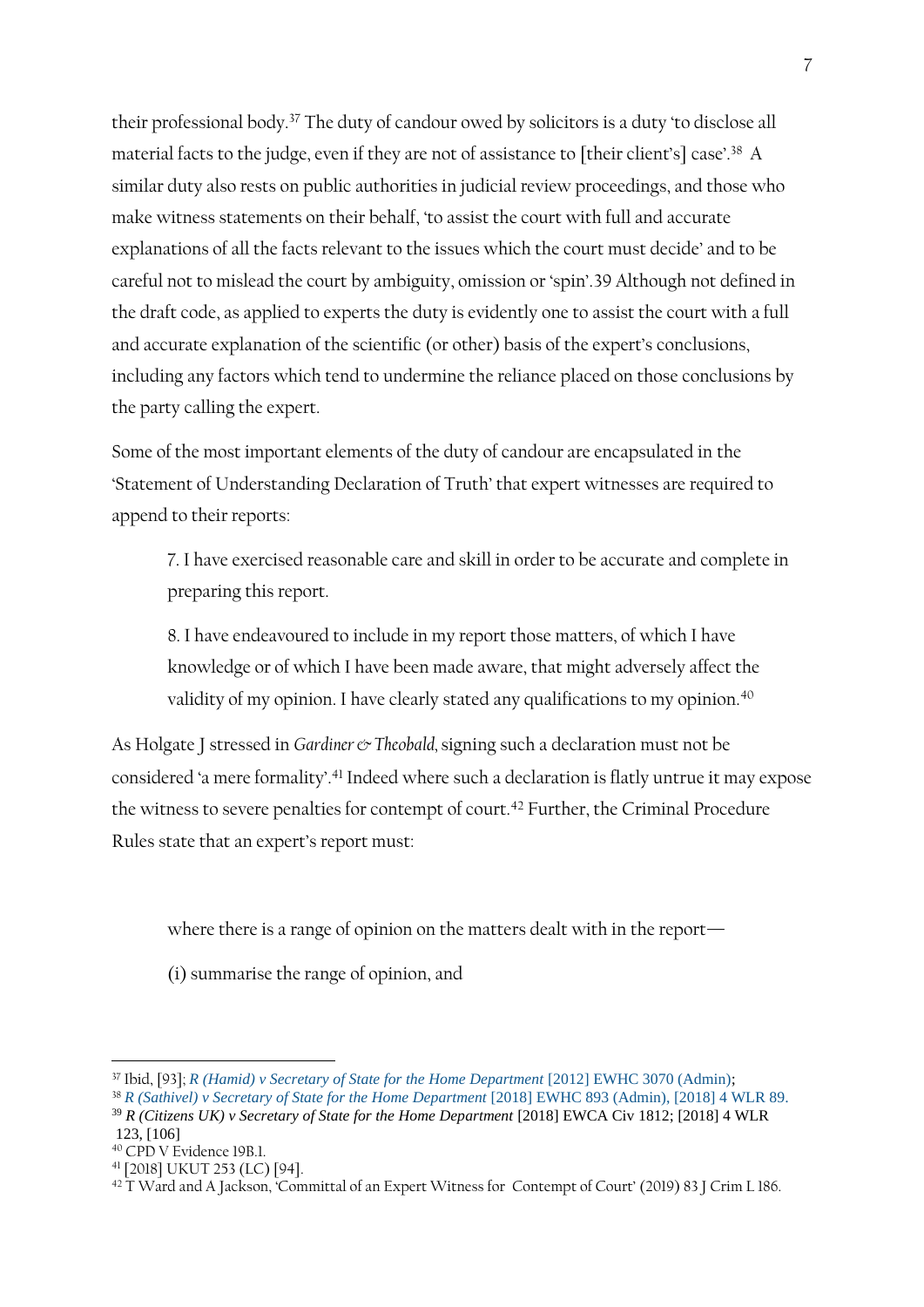#### (ii) give reasons for the expert's own opinion $[.]^{43}$

So an expert in a controversial field such as gait analysis<sup>44</sup> should, as a matter of both candour and compliance with the rules, set out the criticisms that have been made of the validity of their methods and explain why they nevertheless regard such methods as yielding reliable evidence. This is also required to comply with the duty to 'include such information [in the report] as the court may need to decide whether the expert's opinion is sufficiently reliable to be admissible as evidence'.<sup>45</sup> An expert who knowingly omits this information acts dishonestly by signing the declaration of truth, and may well be guilty of an offence under the Criminal Justice Act 1967, s 89, and also of professional misconduct, as in *Kumar v GMC. <sup>46</sup>* In *Kumar,* Ouseley J upheld a number of findings of professional misconduct against a consultant psychiatrist who prepared a medical report in support of a defence of diminished responsibility in a murder case. One of those findings was that, by failing to mention that the diagnosis he relied on was a controversial one, Kumar had acted recklessly, in that he created an unacceptable risk that the defence solicitors would rely on his diagnosis without realising that because of its controversial nature it would be likely to be challenged.<sup>47</sup>

Because the principle of honesty sometimes requires experts to undermine the authority of their own opinions and factual conclusions, it has not been free from controversy in the wider debate about scientific communication. Stephen John argues that sometimes, scientific statements that are dishonest in one of the above senses may nevertheless be ethically justified if they are effective in getting the audience to believe something that is true and that it is in the audience's interest to believe.<sup>48</sup> In other words, scientists do not, at least in contexts such as climate change where false claims about scientific uncertainty are commonplace, have a duty to disclose information that undermines conclusions which they confidently take to be true. Rather than being misleading, John argues that such partial information may be 'well-leading'. 49

<sup>43</sup> Crim PR 19.4(f).

<sup>44</sup> Royal Society and Royal Society of Edinburgh, *Forensic Gait Analysis: A Primer for Courts* (2017).

<sup>45</sup> Crim PR 19.4(h).

<sup>46</sup> *Kumar v General Medical Council* [2012] EWHC 2688 (Admin).

<sup>47</sup> *Ibid.* at [39].

<sup>48</sup> S John, 'Epistemic Trust and the Ethics of Science Communication: Against Transparency, Openness, Sincerity and Honesty', (2018) 32 *Social Epistemology* 75, 83-4.

<sup>49</sup> Ibid, 84.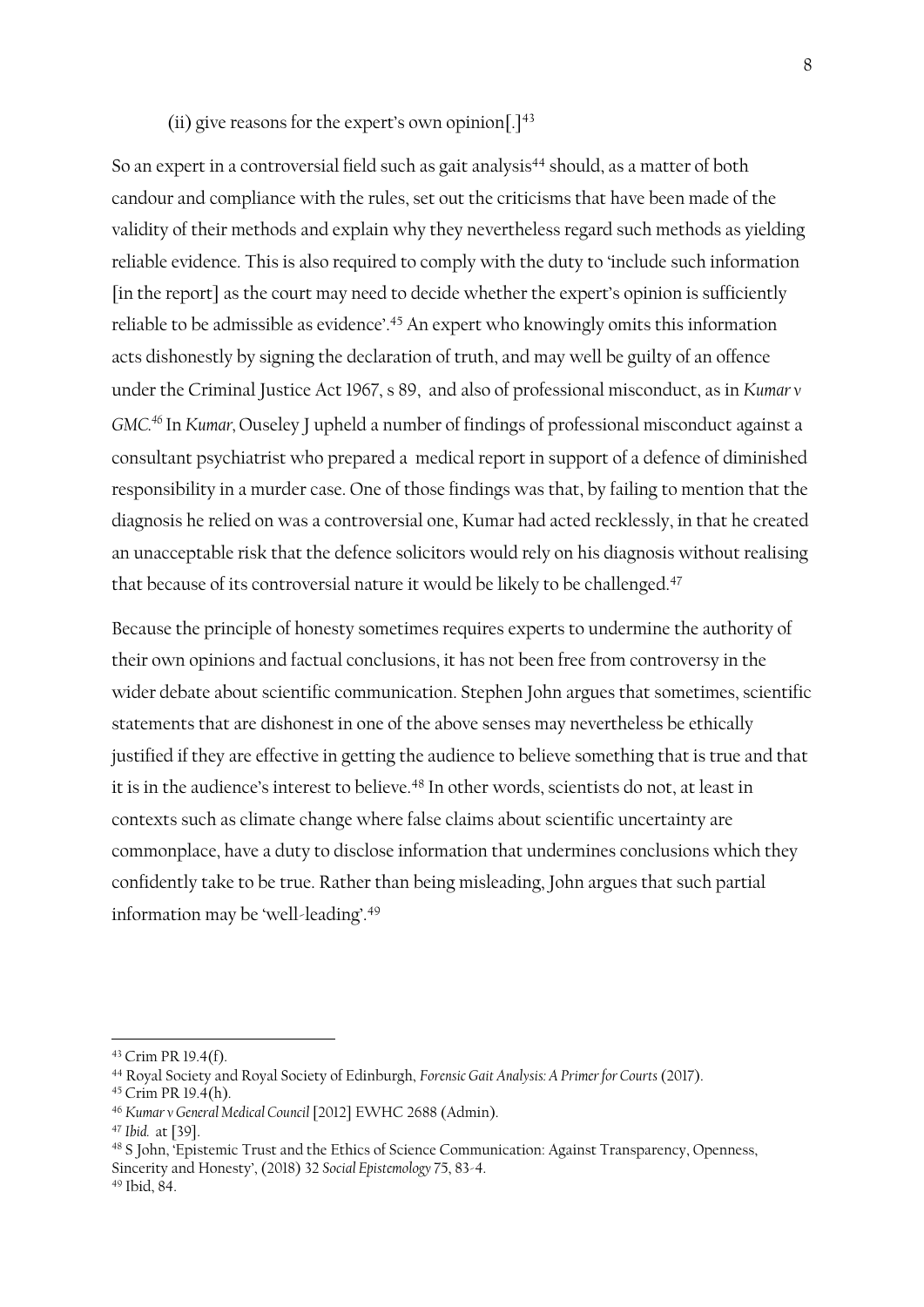The notion of 'well-leading' testimony is unacceptable in a criminal trial, <sup>50</sup> because it disregards the importance of assessability. What is important in a criminal trial is not simply that the jury arrives at the truth, but that they arrive at it for reasons which they as 'peers' of the defendant and representative members of the community can understand and rationally accept.<sup>51</sup> A jury that is led by the nose to a verdict which reflects what the experts regard as true has not fulfilled its function. The expert owes the jury an honest account, not simply of the conclusions that the expert's methods support, but of the reasons why the jury should accept those conclusions. This explains why a demanding conception of honesty is important and it also explains the importance of some of the other core principles in the legal context.

### *Precision*

Keohane et al observe that precision is always desirable in communications among working scientists, but in communications with the public it may not be desirable if it confuses the audience and is only marginally relevant to what they want to know.<sup>52</sup> Beth Bechky gives a simple example in her ethnography of American forensic scientists. For scientific purposes it was standard practice to record separately the levels of gunshot residue found on each hand of a suspect or victim, but scientists felt that this information might confuse investigators or jurors by leading them to assume that it was relevant to which hand or hands had been used to hold the gun – in the scientists' view, no such inference could be safely drawn and it was more helpful to report a single combined figure.<sup>53</sup>

Precise communication with fellow scientists is an ethical rather than merely a technical standard because scientists have a responsibility to make their full results available for scrutiny by their peers. In the forensic context, it is important that experts make the precise methods and any calculations behind their conclusion available for scrutiny by lawyers and experts for other parties in the case.<sup>54</sup> Subject to any issue of public interest immunity, making this information available is one of the obligations of the prosecution in the disclosure process.<sup>55</sup>

<sup>50</sup> See e.g. *Byrne*[2021] EWCA Crim 107, [100].

<sup>51</sup> The *locus classicus* of this view is J F Stephen, *A General View of the Criminal Law of England* (1863), 209-12.

<sup>52</sup> Keohane et al (n 8), 354.

<sup>53</sup> Bechky (n 3), 57-8.

<sup>54</sup> *T(Footwear Mark Evidence)*[2010] EWCA Crim 2439, [2011] 1 Cr App R 9.

<sup>55</sup> *Kelly* [2018] EWCA Crim 1893.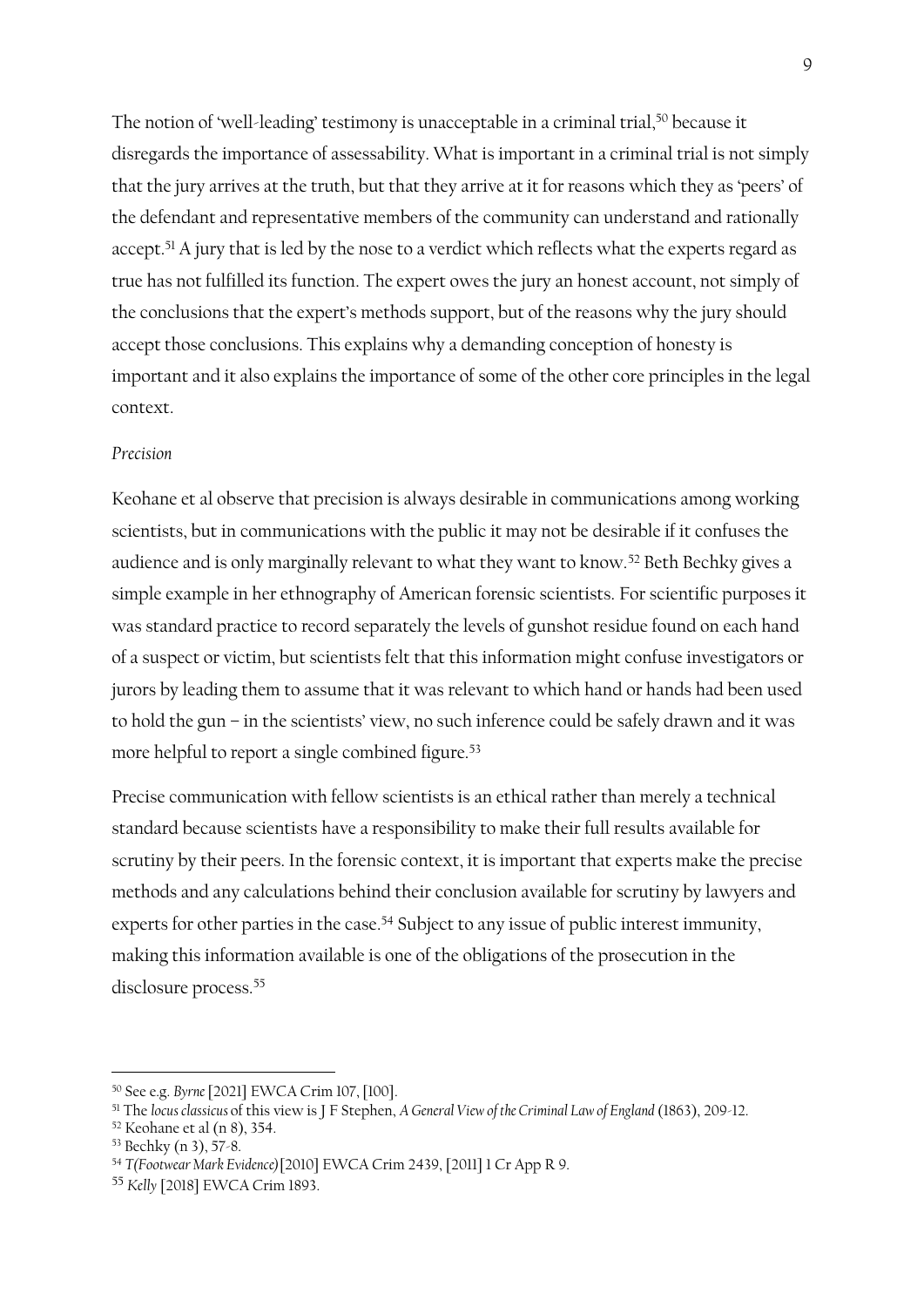When it comes to giving evidence to a jury, the value of precision is not always so clear. It may not serve to make the evidence 'accessible and assessable'. We shall return to the issue of accessibility, or intelligibility, in the next section. The question whether ostensibly precise information is susceptible to assessment by juries has troubled the Court of Appeal in a number cases. For example, in *Slade,* the Court was concerned about how evidence from a then novel form of Automatic Speaker Recognition technology

should or could appropriately be presented to a jury…. [T]he system simply produces a result, expressed in a mathematical formula (with the attendant danger of a potentially misleading appearance of certainty), but without any explanation of which features of similarity or dissimilarity have contributed to that result.<sup>56</sup>

Consistently with the *Davie* principle, the court places more emphasis on an intelligible explanation of the findings (an aspect of 'process transparency') than on their precision. The difficult relation between precision and assessability is illustrated by a case which caused some consternation a decade ago, *T (Footwear Mark Evidence).<sup>57</sup>* The prosecution's footwear expert expressed the view that there was 'a moderate degree of scientific evidence to support the view that the [Nike trainers recovered from the appellant] had made the footwear marks.'<sup>58</sup> He omitted to mention the calculations by which he had arrived at an estimated likelihood ratio of 100:1, which was at the top end of the range that a group of forensic science providers had agreed to label as 'moderate support'. That omission led to defence counsel cross-examining the expert on a statistical basis significantly *less* favourable to the defendant than the expert's own assumptions. The non-disclosure of the calculations was ethically and legally indefensible, 'an elementary and catastrophic failure of transparency'. <sup>59</sup> Unfortunately rather than simply insisting that the calculations should have been revealed, the Court of Appeal, worried that the apparent precision of the 100:1 figure would create an unwarranted 'verisimilitude of mathematical probability', <sup>60</sup> said that the expert should not have used such calculations at all, and suggested that he should have limited himself to saying that the shoes in question 'could have made' the marks. While the court was right to think that the most precise statement possible is not necessarily the most

<sup>56</sup> [2015] EWCA Crim 71.

<sup>57</sup> [2010] EWCA Crim 2439, [2011] 1 Cr App R 9.

<sup>58</sup> Quoted ibid, [9].

<sup>59</sup> M Redmayne, P Roberts, C Aitkin and G Jackson, 'Forensic Science Evidence in Question' [2011]Crim LR 347, 349.

<sup>60</sup> *T* [2010] EWCA Crim 2439, [86].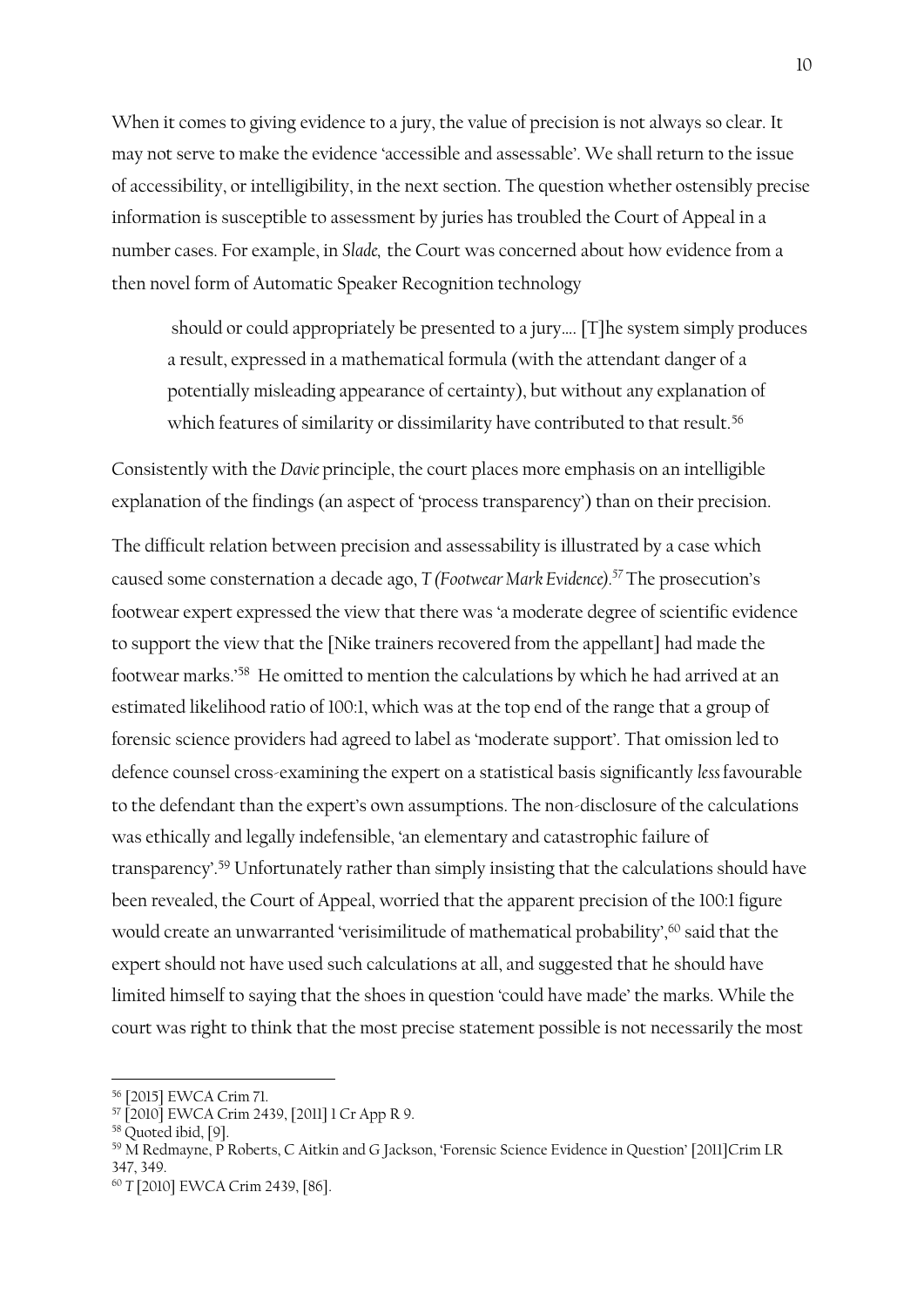helpful to the jury, it is difficult to see the advantage of a conclusion so imprecise that the jury has to make a wholly uninformed guess as to how many other shoes 'could have made' the marks. It is also very strange from an ethical point of view to demand that a scientist should refrain from making as precise an estimate as possible so as to be able to determine how best to convey the probative value of the evidence to the jury. What both precision and honesty demanded was that the expert explained the calculation while acknowledging its *imprecision:* 'Admit when you don't know, when you're guessing, and when your opinion is only a reasonable estimate'. <sup>61</sup> Luckily the Court of Appeal's attempt to place a ban on statistical estimates seems to have been quietly forgotten – the case is listed in Westlaw as having attracted 'no significant judicial treatment'.

The *T* case also illustrates the Royal Society's point that data must 'be differentiated for different audiences.' <sup>62</sup> It was essential that the defence lawyers, and any experts they might wish to consult, had full access to the calculations, but not that the same information be presented in full to the jury. A group of forensic scientists and statisticians commenting on the case observed:

candour and full disclosure in court can undermine comprehensibility when scientific evaluations involve technicalities. Pretrial hearings should be used to explore the basis of expert opinions and to resolve if possible any differences between experts.<sup>63</sup>

This is consistent with the guidance given in *Reed<sup>64</sup>* about the need for experts in their pretrial report to set out 'with precision' any issue that might be in dispute; for judges in appropriate cases to exercise the power under what is now Crim PR 19.6 to direct the experts to hold a pre-trial discussion and prepare an agreed statement; <sup>65</sup> and for the court to vet the terms in which it is proposed the evidence should be given and ensure that avoids giving an undue 'verisimilitude of scientific certainty' to evaluative opinions.<sup>66</sup>

*Audience relevance*

<sup>61</sup> J Hardwig, 'Toward an Ethics of Expertise' in D E Wueste (ed) *Professional Ethics and Social Responsibility* (Rowman & Littlefield, 1994), 92.

<sup>62</sup> Royal Society, *Science as an Open Enterprise: Open Data for an Open Society* (2012) available at <https://royalsociety.org/-/media/policy/projects/sape/2012-06-20-saoe.pdf> (accessed 22 March 2021), 12.

<sup>63</sup> Guest Editorial, 'Expressing Evaluative Opinions: A Position Statement' (2011) 51 *Science & Justice* 1. <sup>64</sup> [2009] EWCA Crim 2698

<sup>65</sup> Ibid, [131]

<sup>66</sup> Ibid, [122], [126].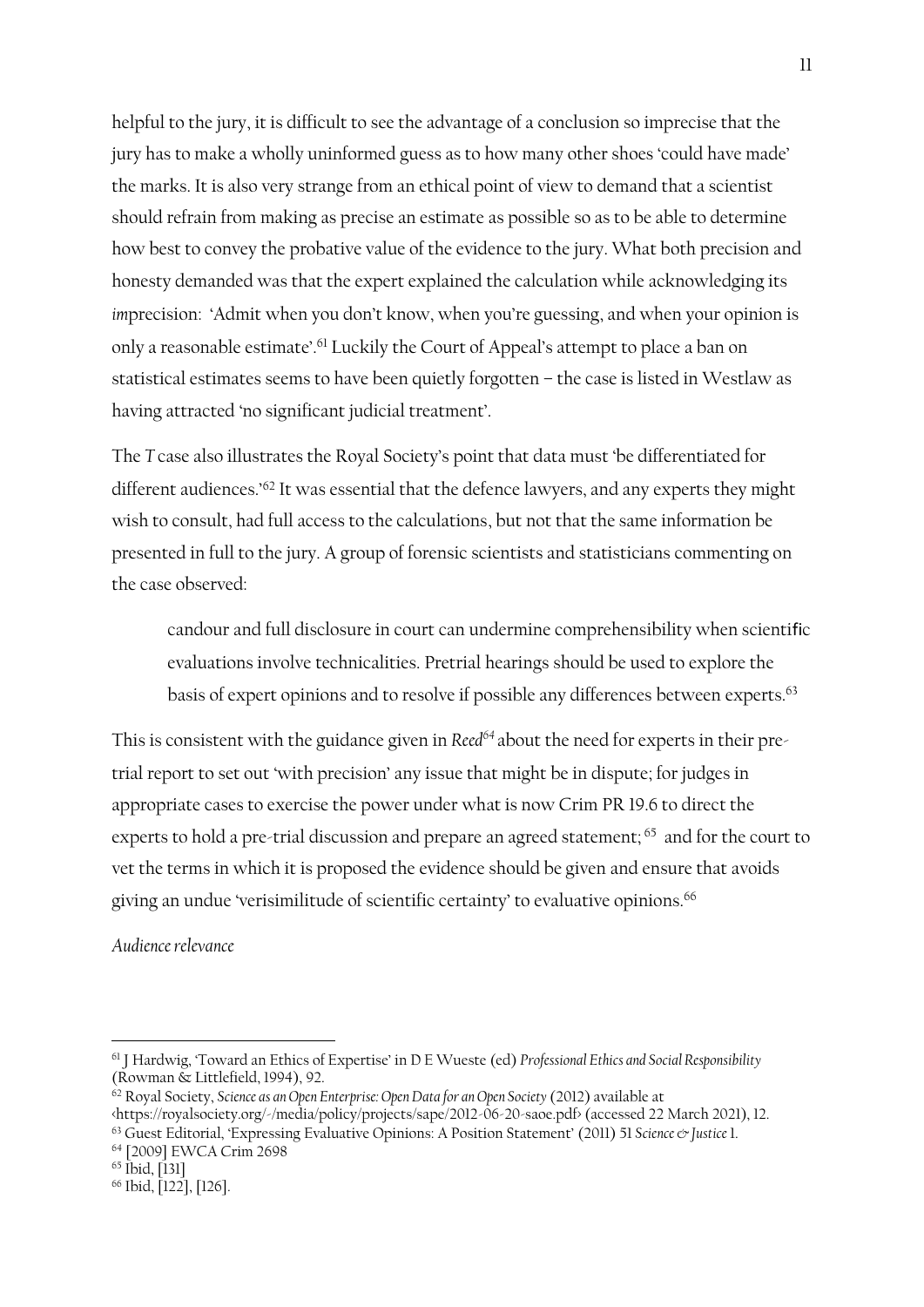Keohane et al's principle of 'audience relevance' has two aspects: intelligibility and 'policy relevance'. The main point they make about intelligibility is that, as we have already noted, it necessarily involves some simplification and therefore some loss of information, but that any simplification that is either deliberately or negligently misleading will breach the cardinal principle of honesty. This is closely related to the problems that will be discussed under 'specification of uncertainty' below.

It is beyond the scope of this article to consider which forms of presentation will in fact succeed in making scientific information intelligible. <sup>67</sup> The important ethical point is that the expert witness should strive to maximise the amount and precision of information that is effectively communicated to the jury and that while to some extent precision may need to be sacrificed for the sake of clarity, this should never permit the use of terms with a clear potential to mislead, like describing a sample as a 'match' to a particular source.<sup>68</sup>

'Policy relevance' is not, of course, the relevant kind of relevance in a forensic context. What is needed here might be termed 'narrative relevance'. An abundance of literature attests to the importance of narratives in legal factfinding.<sup>69</sup> In a criminal trial, the prosecution is generally trying to establish that there is only one coherent and plausible narrative consistent with the whole body of evidence in a case, and it is one that includes all the elements of criminal culpability on the defendant's part.<sup>70</sup> The defence, on the other hand, needs to establish that the evidence could fit one or more coherent and plausible narratives consistent with innocence. What the jury needs to know, therefore, is how plausibly any piece of scientific evidence can be fitted in to any of the competing stories.

This is why 'activity level' propositions (e.g. about the likelihood that DNA was deposited when the defendant handled a knife) will typically be more helpful to juries than source-level propositions alone. Knowing that a trace is highly likely to originate from a particular source is of limited assistance if one has no idea of how the trace may have been deposited, and may be misleading if a jury assumes that a trace must result from direct contact because they are

<sup>67</sup>A useful review of this issue is L M Howes and N Kemp, 'Discord in the Communication of Forensic Science: Can the Science of Language Help Foster Shared Understanding?' (2017) 36 *Journal of Language and Social Psychology* 96.

<sup>68</sup> **D McQuiston-Surrett and M J Saks, 'The Testimony of Forensic Identification Science: What Expert Witnesses** Say and What Factfinders Hear' (2009) 33 Law Hum Behav 436.

<sup>69</sup> E.g. W Bennet and M Feldman, *Reconstructing Reality in the Courtroom: Justice and Judgment In American Culture* (1981); N Pennington and R Hastie, 'A Cognitive Theory of Jury Making: The Story Model' (1991) 13 Cardozo L Rev 519; W Twining 'Narrative and Generalizations in Argumentation about Questions of Fact' (1999) 40 S Tex L Rev 351,

<sup>70</sup> M S Pardo. and R J Allen, 'Juridical Proof and the Best Explanation' (2008) 27 Law & Philosophy 223; Ward (n 21).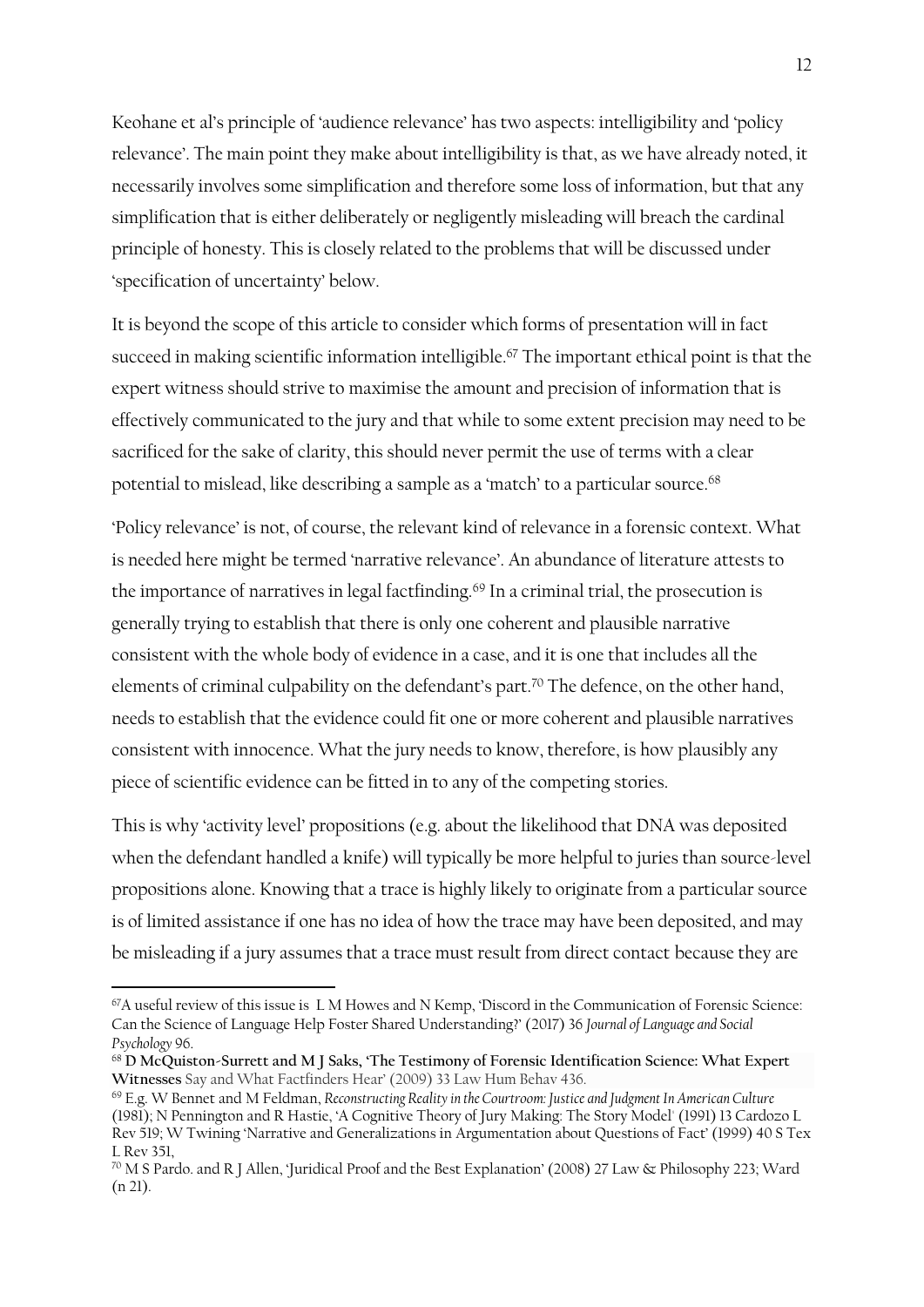not informed about other possibilities. It is important in this context to bear in mind that part of what makes scientific evidence *assessable* by juries is that whether certain possibilities can be ruled out often depends on 'common sense' judgments which the jury is as wellequipped to make as the scientists. For example in Iqbal, $7$  the defendant ran a car valeting service, and it was suggested that his DNA might have been transferred to the magazine and ammunition of a loaded gun via a cloth or glove that he had left in a car – as, he said, customers sometimes requested him to do. The Court of Appeal thought it was obviously implausible that a 'professional criminal' would use a glove or cloth provided in this way. 72 Whether that is really so obvious may be debatable, but it is not a matter on which science is likely to shed light, and such contestable judgments as to what is or is not a plausible story are impossible to eliminate from criminal proof. The important point is that audience relevance is not a licence for 'epistemic trespassing'<sup>73</sup> – the audience needs to understand that on some questions, science has nothing relevant to contribute.

### *Process transparency*

In Keohane et al's scheme, 'process transparency' is a principle that refers largely to communication with specialised audiences. They initially formulate it as follows:

providing a clear description of the scientific process of inference, and the process of peer review, in such a way that scientifically qualified members of the audience could check the validity of the conclusion for themselves.<sup>74</sup>

The duty to make records of tests, etc., and the material on which they were carried out available for inspection is recognised in the Crim PR and in case law.<sup>75</sup> Process transparency, however, involves providing juries and defendants, as well as scientists, with the information about scientific processes that they need in order to assess the expert evidence.

The importance of process transparency in this wider context stems from the importance of explanatory narratives to the assessment of testimony, including expert testimony. A lay audience will probably have a limited ability, if any, to assess critically an expert's reasons for their conclusions. What they can assess is whether there are good second-order reasons to believe that the experts have good reasons for their beliefs – for example, that they have been

<sup>73</sup> N Ballantyne, 'Epistemic Trespassing' (2019) 128 *Mind* 367; see also Kotsoglou and Biedermann, this issue.

<sup>74</sup> Keohane et al (n 8), 352

<sup>71</sup> [2021] EWCA Crim 387.

 $^{72}$  Ibid., [9], [14] – but notice how the defence hypothesis is stated differently in these two paragraphs.

<sup>75</sup> Crim PR 19.3(3)(d); *Smith* [2011] EWCA Crim 1296; [2011] 2 Cr App R 16, [61].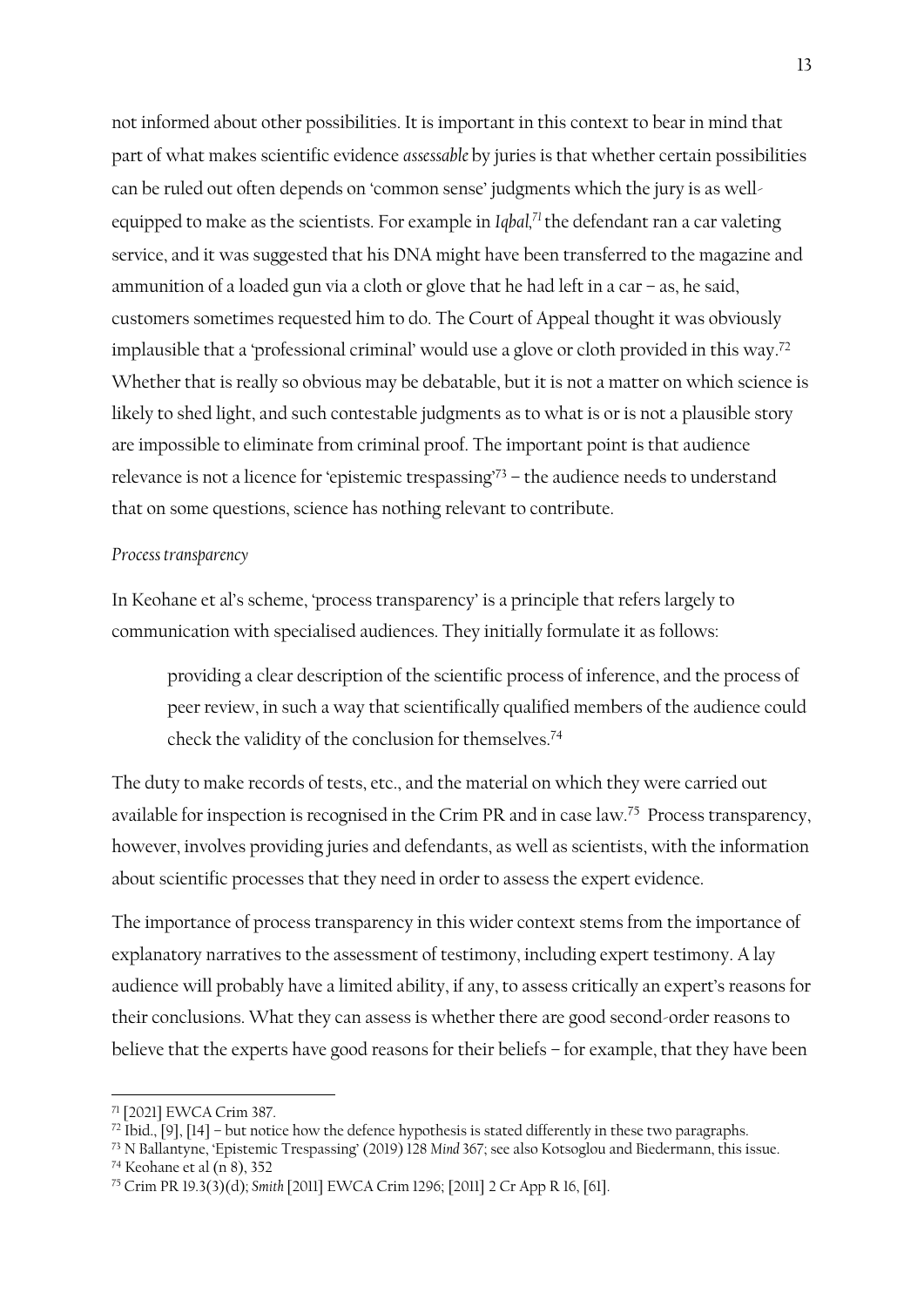trained in a technique that has been shown to be reliable, and have applied it to the case at hand. The*Davie* principle discussed above requires that experts provide fact-finders with an explanation of the process of testing, inference and peer-review (if any) by which they reached their conclusions. It is this explanation which, if 'intelligible, convincing and tested' (by cross examination and in some cases by independent expert evidence) provides a basis for the jury to rely on the expert evidence. 76

Admittedly, process transparency as a basis for the assessment of expert testimony has significant weaknesses. One is that, as Harry Collins puts it, 'distance lends enchantment' – in the narratives of scientific discovery that are accessible to the public, what is 'nuanced and unclear' to those within the relevant expert community 'becomes, paradoxically, sharp and clear to those outside it'. <sup>77</sup> On the other hand, the scientific process is vulnerable to 'the manufacture of doubt'<sup>78</sup> – artificially created scientific controversies designed to convince the public that the science is uncertain – which is considered a particular danger in adversarial litigation.<sup>79</sup> The adversarial process can also create the opposite danger: that because the opponents of the party calling an expert witness have the *opportunity* to test the evidence, the jury will take a failure to challenge the evidence effectively as equivalent to a test that the evidence has 'passed', rather than reflecting a lack of skill, motivation, or funding on the part of the relevant legal team.<sup>80</sup>

If forensic scientists are committed to making their science accessible and assessable, they have an ethical obligation to counter these drawbacks by being transparent from the start about those aspects of the scientific process that give rise to ambiguities or potential unreliability in its results. This also follows from the 'narrative relevance' aspect of the principle of audience relevance: it is highly important that the audience be aware of those aspects of the process which are consistent (in the case of prosecution evidence) with the defence narrative, for example that information given to the scientist might have led to cognitive bias. This ethically demanding aspect of the duty of candour is consistent with the 'FoRTE' (Forensic Reconstruction of Trace Evidence) model developed by Ruth Morgan and

<sup>76</sup> *Davie v Magistrates of Edinburgh* 1953 SC 34, 40.

<sup>77</sup> H Collins *Are We All Scientific Experts Now?*(Cambridge: Polity, 2014), 85.

<sup>78</sup> J B Biddle and A Leuschner, 'Climate Scepticism and the Manufacture of Doubt: Can Dissent in Science be Epistemically Detrimental?' (2015) 5 Eur J Phil Sci 261, paraphrasing N Oreskes and E M Conway, *Merchants of Doubt* (London: Bloomsbury 2010), 34.

<sup>79</sup> Gross, 'Expert Evidence' (1991) Wis L Rev 1113, 1126-35.

<sup>80</sup> G Edmond and M San Roque, 'The Cool Crucible: Expert Evidence and the Frailty of the Criminal Trial' (2012) 24 CICJ 51.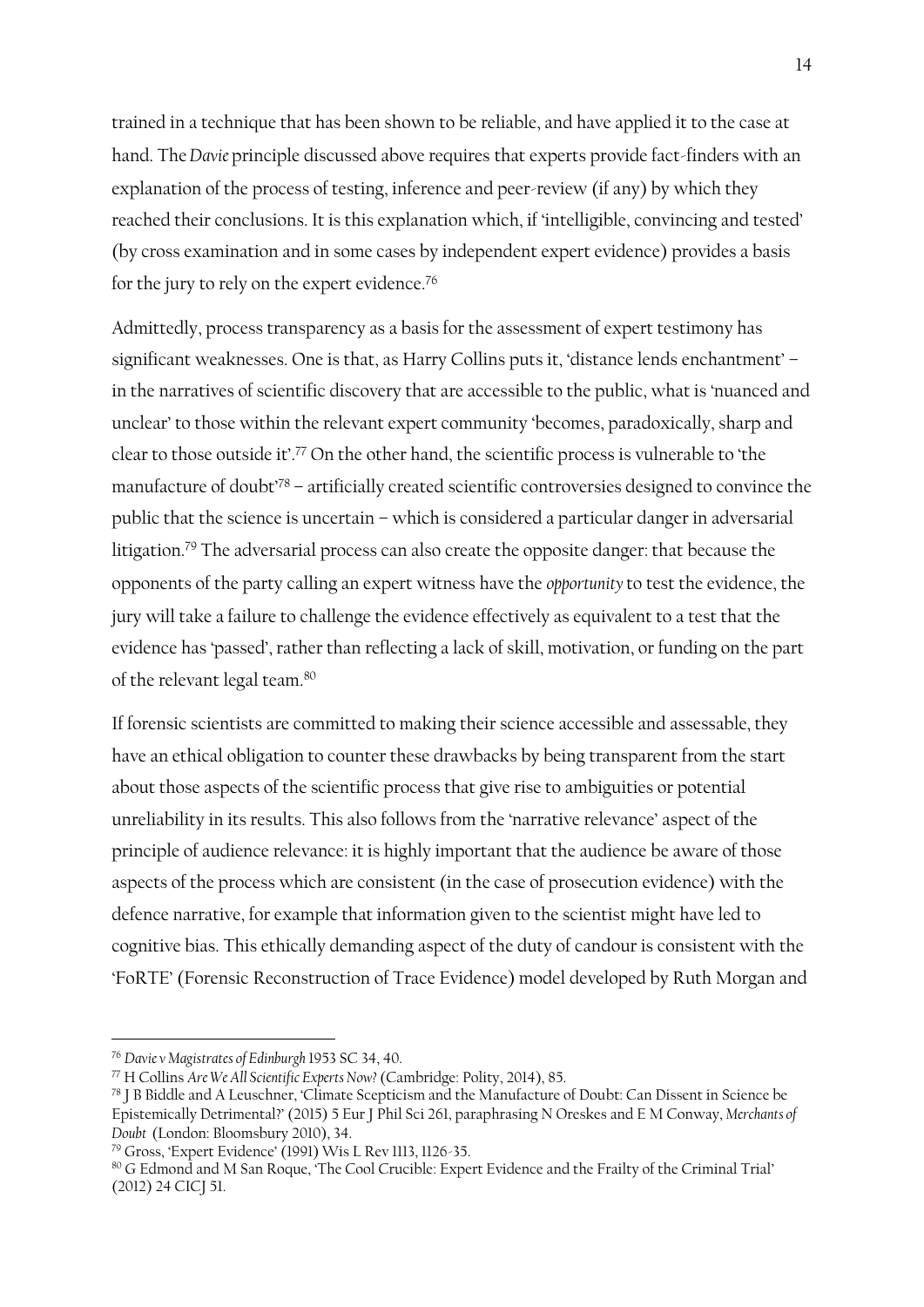her colleagues. In this approach it is an essential part of the process of reconstruction to 'understand the role of human decision making and expertise in the production of inferences, and identify any assumptions being made that impinge upon those inferences and the significance assigned to the conclusions drawn.' <sup>81</sup> It is essential that (for example):

the verification process should be well documented and be disclosed as a matter of normal practice. It needs to be clear whether the verifier was blind to the extraneous case details, decisions and notes of examiners before the verification, and whether the decisions or confidence levels on decisions made by verifier were different than that of the examiner. 82

These points may be important in an admissibility hearing, in determining how the findings can be presented to the jury without being misleading, and might also be worth highlighting in the judge's summing up where the possibility of scientific error was important to the defence.

The requirements for reporting in the CrimPR do not explicitly require experts to state whether their conclusions have been verified by another expert or, if so, whether the verifier was aware of the expert's identity or the conclusion reached. Rule 19.4(h), however, requires a report to 'include such information as the court may need to decide whether the expert's opinion is sufficiently reliable to be admissible as evidence', and the criteria applied to determine whether the evidence is sufficiently reliable include 'the extent to which any material upon which the expert's opinion is based has been reviewed by others with relevant expertise … and the views of those others on that material'. <sup>83</sup> The extent of review within the laboratory appears to fall within this requirement, and 'extent' can be interpreted as including the extent to which the review was independent. The Crim PR also require a statement of 'the substance of all facts given to the expert which are material to the opinions expressed in the report, or upon which those opinions are based'.<sup>84</sup> Facts which are not strictly relevant to the opinions expressed (e.g. about the previous convictions of someone associated with trace evidence) could be considered 'material to' those opinions if they were

<sup>81</sup> R M Morgan, 'Conceptualising Forensic Science and Forensic Reconstruction. Part 1: A Conceptual Model', (2017) 57 *Science & Justice* 455, 456.

 $82$  M A Almazrouei, I E Dror and R M Morgan, 'The Forensic Disclosure Model: What should be Disclosed to, and by, Forensic Experts?' (2019) 59 IJLCJ 1, 6.

<sup>83</sup> Crim PD 19A.5(d).

 $84$  Crim PR 19.4(c).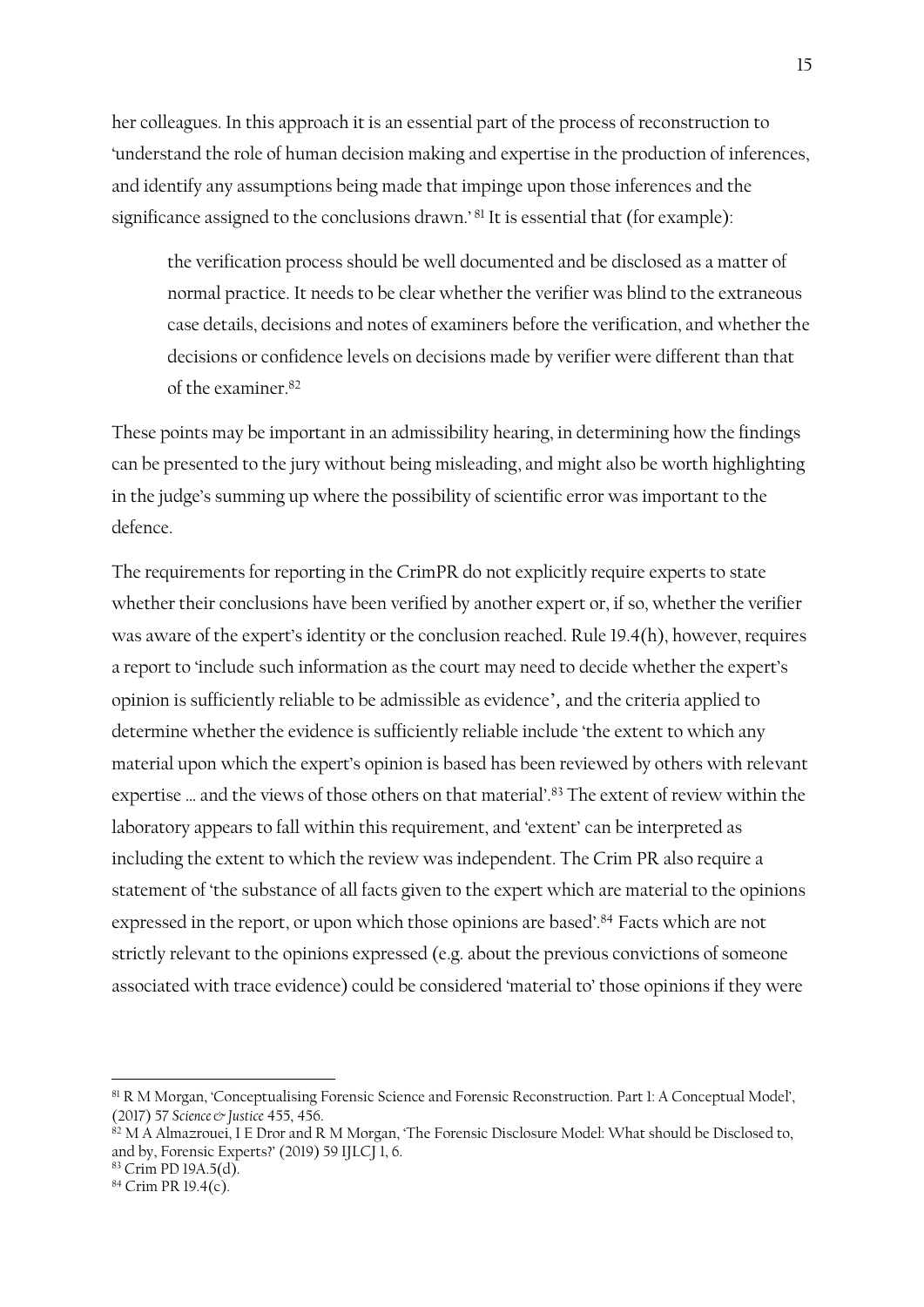capable of creating a cognitive bias that affected those opinions. From an ethical point of view, it would be appropriate to adopt this broad interpretation.

Unfortunately these legal requirements do not apply to 'streamlined' forensic reports. We will return to this issue after considering the last of Keohane et al's core principles.

# *Specification of uncertainty*

What is required under this heading is well summarised in the influential report by the US National Academies of Science, *Strengthening Forensic Science in the United States:*

[L]aboratory reports…should describe, at a minimum, methods and materials, procedures, results, and conclusions, and they should identify, as appropriate, the sources of uncertainty in the procedures and conclusions along with estimates of their scale (to indicate the level of confidence in the results). Although it is not appropriate and practicable to provide as much detail as might be expected in a research paper, sufficient content should be provided to allow the nonscientist reader to understand what has been done and permit informed, unbiased scrutiny of the conclusion<sup>85</sup>

This recommendation is in harmony with the *Davie* principle and is also echoed in the Forensic Science Regulator's guidance. Staff providing expert evidence should be 'able to explain their methodology and reasoning, both in writing and orally, concisely in a way that is comprehensible to a lay person and not misleading', and this includes explaining the extent to which the body of specialised literature supports *or undermines* their conclusions, and 'any outstanding concerns' their peers may have about their methodology and reasoning. 86

The Criminal Procedure Rules contain a number of provisions requiring experts to reveal sources of uncertainty about their conclusions. <sup>87</sup> These are, however, subject to an enormous loophole, which will be considered in the next section on 'streamlined forensic reports'.

<sup>85</sup> NRC p. 6-3.

<sup>86</sup> *Codes of Practice,* issue 6, paras 28.4.2, 28.4.3(b) and (e); *Draft 'Statutory' Code of Practice*, paras 27.3.5, 27.3.7 (b) and  $(e)$ .

 $87$  Crim PR 19.3.3(c)(i); 19.4(f), (g), (h).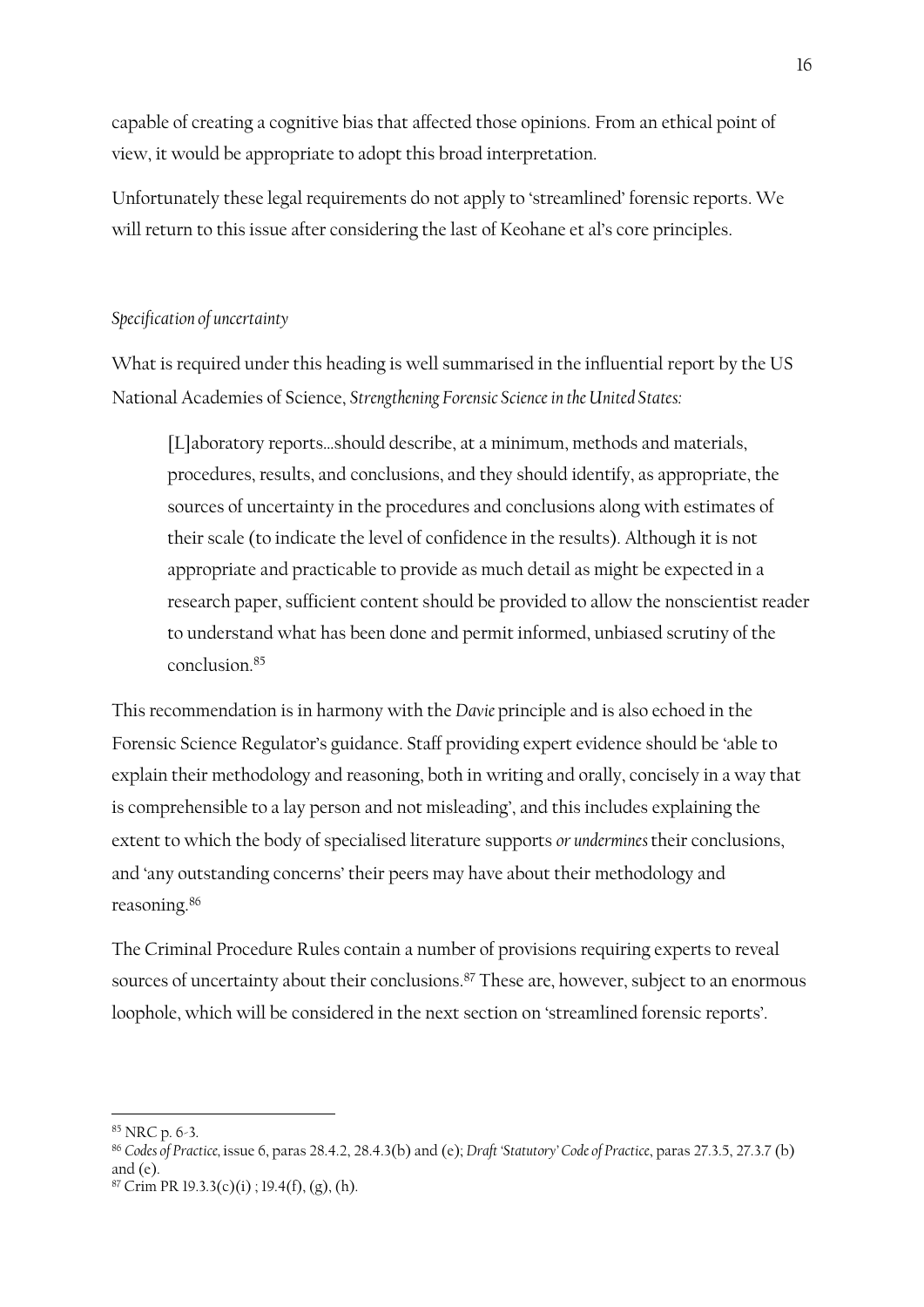In the case of forensic science, where the certainty or uncertainty of the results is largely a product of the processes by which those results were obtained, and by which the methods used to obtain them have been validated (or not), it is hard to draw a sharp distinction between 'specification of uncertainty' and 'process transparency'. In some cases the degree of uncertainty can be specified with some precision, as a known error rate or random match probability, and the process by which those specifications were arrived at can be explained. In other cases the *sources* of uncertainty can be specified but the *degree* of uncertainty is unknown. For example, in *Atkins* the prosecution's facial mapping expert 'identified nine different factors which could affect the reliability of his exercise.' <sup>88</sup> Although this appears exemplary from an ethical point of view, what was more controversial (and was unsuccessfully challenged in the Court of Appeal) was his specification of the degree of support his work provided for an identification of one of the defendants 'at the top of 3 and into 4' on a five-point scale – that is, between 'lends support' and 'lends strong support'. 89 Arguably, this was *too* specific – it implied a degree of certainty about how uncertain the identification was which could not be scientifically justified.<sup>90</sup>

Cases like this raise a difficult problem for the ethics of scientific communication. In this kind of situation, where the sources of uncertainty can be specified but the degree of uncertainty cannot, is it possible to convey the uncertainty in a way that is 'accessible to, and assessable by' the jury? In an important contribution to the ethics of forensic science, Edmond and colleagues argue that it cannot. They defend an ethical view not very different in its practical consequences from the one advanced here, based on principles of 'disclosure, transparency, epistemic modesty and impartiality' but they also deny that adherence to these principles can solve the problems inherent in epistemically weak forensic methods of the type used in *Atkins:*

While greater disclosure, transparency, epistemic modesty and impartiality might signal limitations to the technically literate these might not be appreciated by less methodologically sophisticated audiences. Mere disclosure of oversights and limitations does not necessarily enable the tribunal of fact to evaluate the evidence …. Knowing about unknowns does not necessarily facilitate rational decisionmaking. It

<sup>88</sup> *Atkins* [2009] EWCA Crim 1876, [2010] 1 Cr App R 8, [7].

<sup>89</sup> Ibid, [8].

<sup>90</sup> G Edmond, R Kemp, G Porter, D Hamer, M Burton, K Biber and M San Roque, '*Atkins* v *The Emperor*: the "Cautious" use of Unreliable "Expert" Opinion. (2010) 14 E&P 146.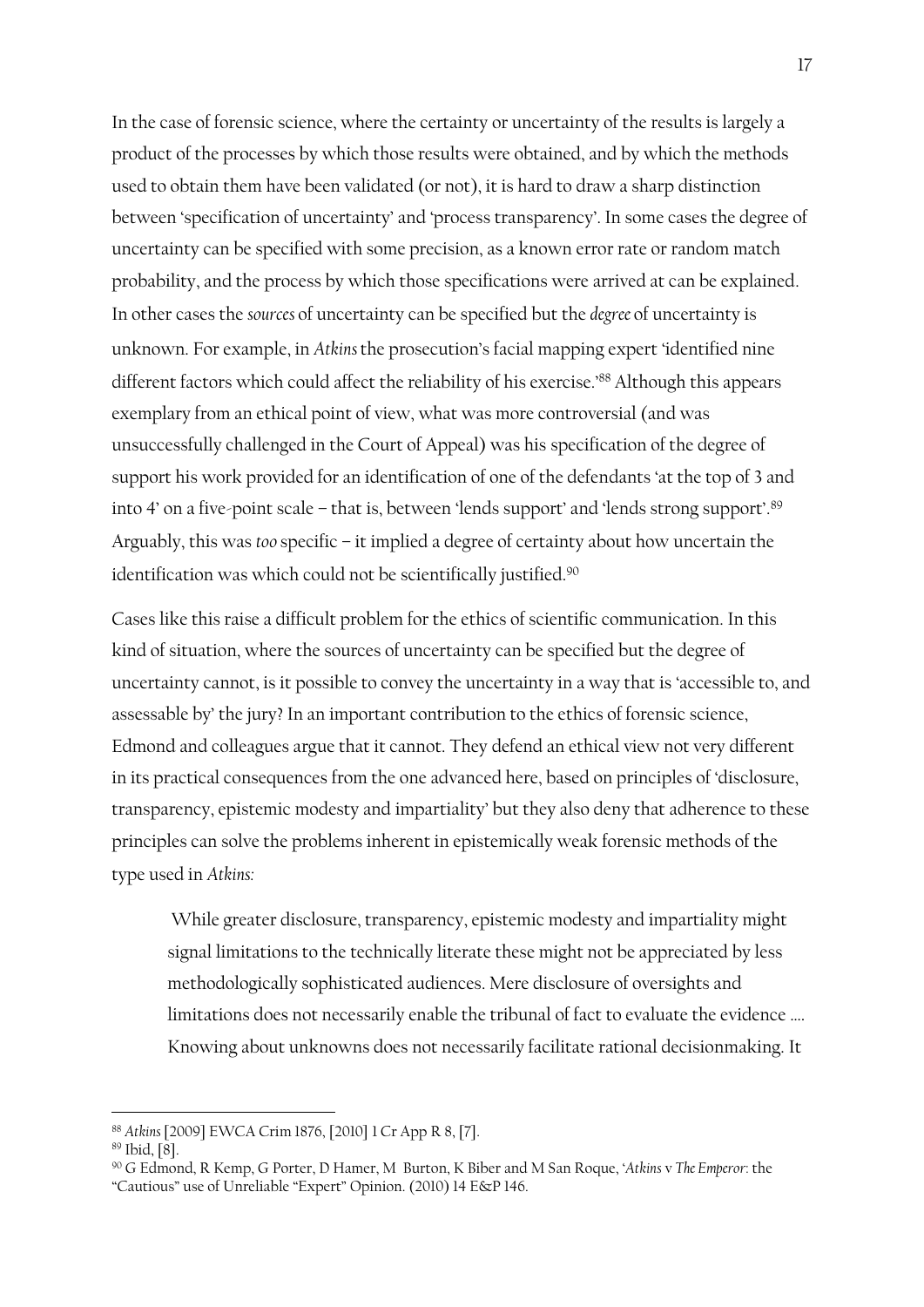may produce too much caution or, more problematically given the burden and standard of proof, may lead to the over valuation of evidence.<sup>91</sup>

The problem, however, is that in such cases nobody knows what is 'too much caution' or an 'over valuation of evidence'. There is likely to be a range of views which could be considered 'rational', in the sense that they respond both to the reasons for caution and to the reasons for attaching some evidential weight to the relevant piece of testimony. This is not just a problem about forensic science but about the evaluation of most kinds of evidence, in particular witness testimony. We know, for example, that eye-witnesses are less than fully reliable, but we do not know with any precision just *how* unreliable they are. Different jurors may, without any irrationality,<sup>92</sup> balance the reasons for credulity or scepticism in different ways. In a case like *Atkins,* for example, some may be more impressed than others by the unlikelihood that any of the nine factors set out by the witness would coincidentally create a false resemblance to a man against whom there was considerable circumstantial evidence; or some may be more disposed than others to think that a witness who appears to be scrupulously setting out the weaknesses of his own evidence can be accorded a degree of trust when he estimates how strong the evidence nevertheless is. <sup>93</sup> Jurors construct or accept explanatory narratives that fit the evidence as a whole, not just the scientific evidence in isolation, and this is a rational process of inference, even if the probative value of any one piece of evidence can rarely be specified with mathematical precision.<sup>94</sup> What the jury needs to know (as discussed under 'Audience Relevance' above) is, in the case of prosecution evidence, whether there are sources of uncertainty that cannot be ruled out on scientific grounds alone; <sup>95</sup> and in the case of defence evidence, whether the existence of the evidence can be explained in a way consistent with the prosecution case.

#### **The Ethics of Streamlined Reporting**

Compliance with the legal standards for the report which must be submitted where a party wants to introduce expert evidence *other than as admitted fact* will also involve a large measure of compliance with the principles of process transparency and specification of uncertainty.

<sup>91</sup> G Edmond, B Found, K Martire, K Ballantyne, D Hamer, R Searston, M Thompson, E Cunliffe, R Kemp, M San Roque, J Tangen, R Dioso-Villa, A Ligertwood, D Hibbert, D White, G Ribeiro, G Porter, A Towler and A Roberts, 'Model Forensic Science' (2016) 48 Aust J Forensic Sciences 496, 521

<sup>92</sup> J Raz, 'When we are Most Ourselves' in *Engaging Reason* (Oxford University Press, 1999).

<sup>93</sup> T Ward 'Admissibility, Reliability and Common Law Epistemology' in Roberts and Stockdale (n 30), 122-4. <sup>94</sup> Ward (n 21), 246.

<sup>95</sup> See e.g. *Killick* [2020] EWCA Crim 785.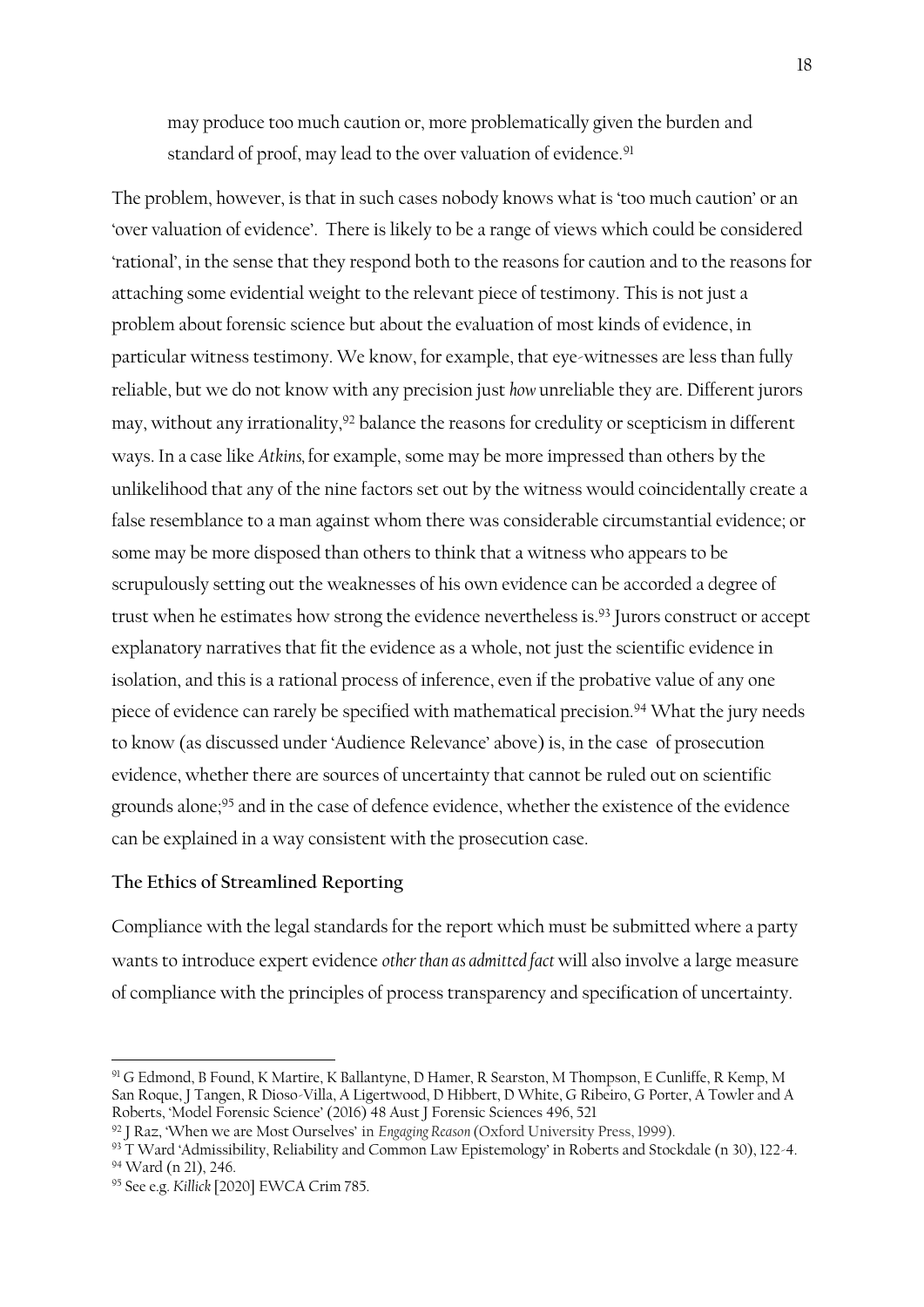We saw in respect of process transparency that the information required under Crim PR r. 19.4(h) to determine whether the evidence is admissible implicitly includes the matters which Crim PD 19A.5 recommends should be taken into account as part of the admissibility decision. These include:

(a) the extent and quality of the data on which the expert's opinion is based, and the validity of the methods by which they were obtained;

(b) if the expert's opinion relies on an inference from any findings, whether the opinion properly explains how safe or unsafe the inference is (whether by reference to statistical significance or in other appropriate terms);

(c) if the expert's opinion relies on the results of the use of any method (for instance, a test, measurement or survey), whether the opinion takes proper account of matters, such as the degree of precision or margin of uncertainty, affecting the accuracy or reliability of those results….

Unfortunately, these salutary requirements to explain the sources of uncertainty are gravely undermined by the exemption of reports admitted under r 19.3(1), which applies where a party 'wants another party to admit as fact a summary of an expert's conclusions'. Such a summary is known as a 'Streamlined Forensic Report', more specifically 'SFR1', as distinct from 'SFR2' which contains responses to any questions raised by the defence. Under r.  $19.3(2)(a)$ , on receiving SFR1 the other party must

serve a response stating—

- (i) which, if any, of the expert's conclusions are admitted as fact, and
- (ii) where a conclusion is not admitted, what are the disputed issues concerning that conclusion[.]<sup>96</sup>

One might think that the onus on the other party (most often the defendant) to identify disputed issues would make it particularly important to inform them of the process by which the conclusions were reached and to specify carefully any uncertainty in those conclusions. If the other party is being asked to agree to conclusions that are contrary to their interests, they ought to be conclusions to which it is reasonable to expect them to agree, so one might expect conclusions to be stated as a 'lowest common denominator' to which no reasonable objection could be made. Yet it appears from Gary Edmond, Sophie

<sup>96</sup> Crim PR r 19.3(2)(a).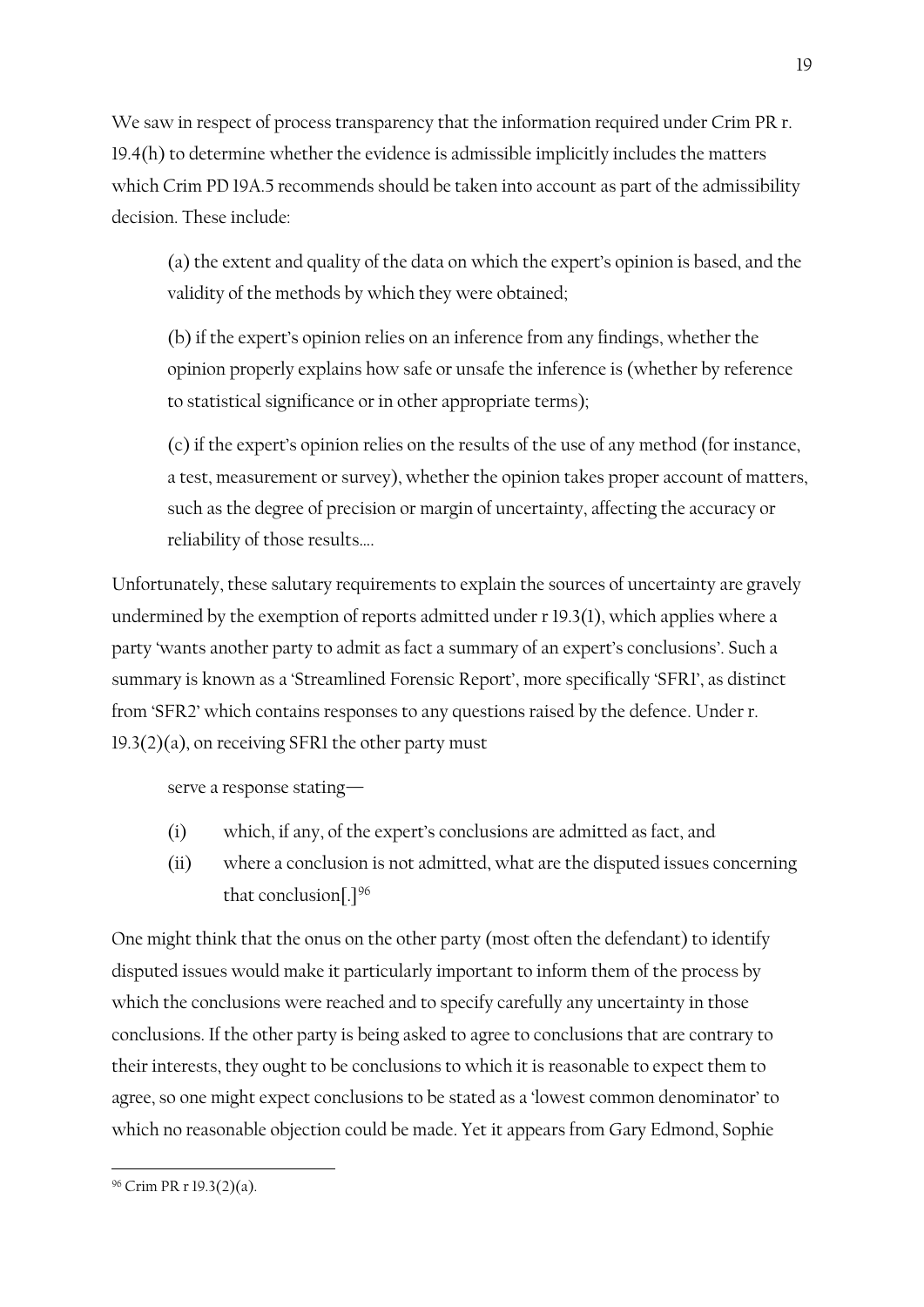Carr and Emma Piasecki's study of SFRs that at least in some cases the conclusion is stated in more categorical terms than forensic scientists today usually adopt – namely categorical identifications of the defendant. They also point out that the only justification provided for exempting streamlined reports from the requirements of these rules are considerations of cost and efficiency.<sup>97</sup>

From an ethical point of view SFRs are clearly troubling. In terms of the five core principles, preparing such reports meets the requirement of audience relevance inasmuch as it provides a particular audience, typically the CPS, with information in a form that is relevant to their practical purposes. But ethical scientists cannot disregard the effect of their statements on audiences other than their immediate clients $98 -$  in this case, on defendants and their lawyers. To give the information relevant to the decisions *they* have to make, and to avoid 'misleading incompleteness', the report must comply with the principles of process transparency and specification of uncertainty.

A possible escape from this dilemma is suggested in a highly significant footnote in the Forensic Science Regulator's *Codes of Practice and Guidance,* advising that 'where those preparing the SFR1 are aware of further information that might meet the test for commonlaw disclosure set out above, that information should be communicated to the investigator and by the investigator to the prosecutor'.<sup>99</sup> The prosecutor is then under a legal obligation to disclose the material to the defence as soon as is reasonably practicable.<sup>100</sup> The test that is 'set out above' forms part of the guidance as to the duty (not just at common law but under the Criminal Procedure and Investigations Act 1996) to disclose any failure to comply with required standards, as this is 'information that could significantly detract from the credibility of a witness and may have a bearing on reliability'.<sup>101</sup> Not only non-compliance but other matters that significantly affect reliability fall within this test: for example the Regulator mentions the case of *Kumar* which, as we have seen, upheld a finding of professional misconduct where a witness failed to mention the controversial nature of the diagnosis used in his report.<sup>102</sup> By analogy, to rely on a controversial method, or one that had not been scientifically validated, without either making this clear in the report or informing the

<sup>97</sup> G Edmond, S Carr and E Piasecki, 'Science Friction: Streamlined Forensic Reporting, Reliability and Justice' (2018) 38 OJLS 764, 780.

 $98$  Hardwig (n 61), 93.

<sup>99</sup> Ibid, p. 84, n. 118.

<sup>&</sup>lt;sup>100</sup> Criminal Procedure and Investigations Act 1996, s 7A(3).

<sup>101</sup> *Codes* issue 6, s. 28.2, n. 109

<sup>102</sup> Ibid; *Kumar v General Medical Council* [2012] EWHC 2688 (Admin).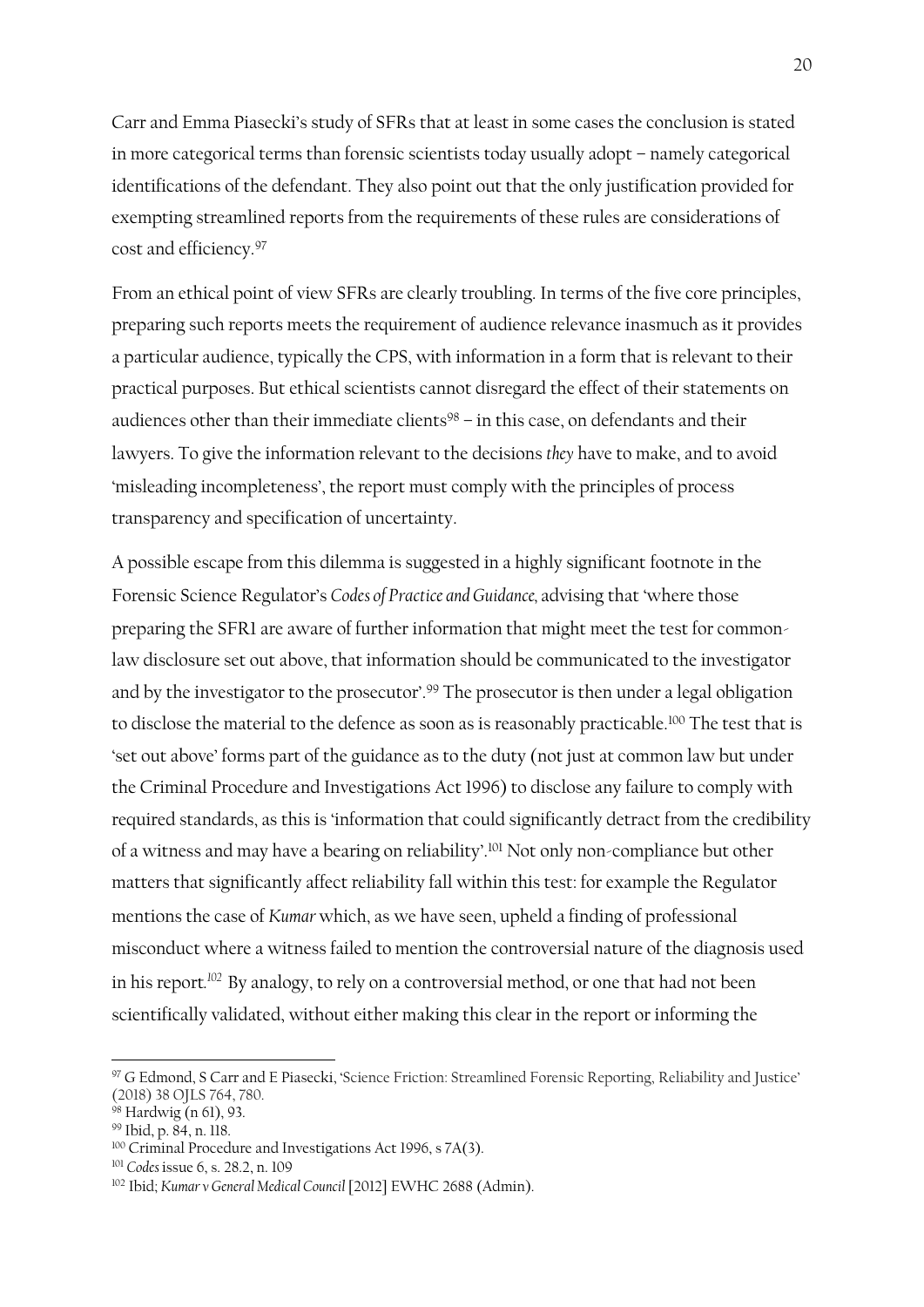investigator as the Regulator recommends, could be considered reckless (and contrary to the inviolable principle of honesty) because it creates an unacceptable risk that defence solicitors on whom the SFR is served will fail to realise that the results are ones that they ought to challenge. This is not strictly speaking a matter of common-law duties of disclosure but rather of professional ethics, combined with the statutory duty of the prosecution to disclose the expert's reservations to the defence.

An ethical scientist should also ensure that the report itself does not use misleading or unduly categorical language. It would not detract from the time- and cost-saving goals of streamlined reporting to eschew categorical identifications in favour of terms such as 'associated with', or, where appropriate, to add 'boilerplate clauses' pointing out, for example, that an association between an individual and a trace on an object does not necessarily indicate direct contact between the individual and the object.

## **Conclusion**

Although developed in a very different context from that of forensic science, Keohane et al's core principles are based on values of accessibility and assessability that are highly pertinent in the forensic context, and they should resonate with forensic specialists who cherish their identity as scientists rather than servants of law enforcement or of defence lawyers. With some modification, they provide both a good fit with existing legal standards and professional guidance, and a salutary reminder of the importance of openness and 'epistemic humility' in reporting forensic results.

The two significant departures I have proposed from Keohane et al's framework reflect the differences between forensic and policy-related communication, and the importance of explanatory narratives in legal fact-finding and the evaluation of testimony in general.<sup>103</sup> Thus I have replaced 'policy relevance' with 'narrative relevance' and have placed greater emphasis than Keohane et al do on making processes of research, testing, inference and peer review transparent not just to scientifically qualified audiences but to all those to whom scientific communication is addressed – particularly, in this context, the parties and the jury. Because Keohane et al focus on communication to 'attentive audiences' such as parliamentary committees and NGOs, they can reasonably assume that many members of the audience will be scientifically qualified, and those who are not will rely on the judgment of those who are.

<sup>103</sup> Pardo and Allen (n 70); Ward (n 21); A Gelfert, *A Critical Introduction to Testimony* (Bloomsbury 2014).